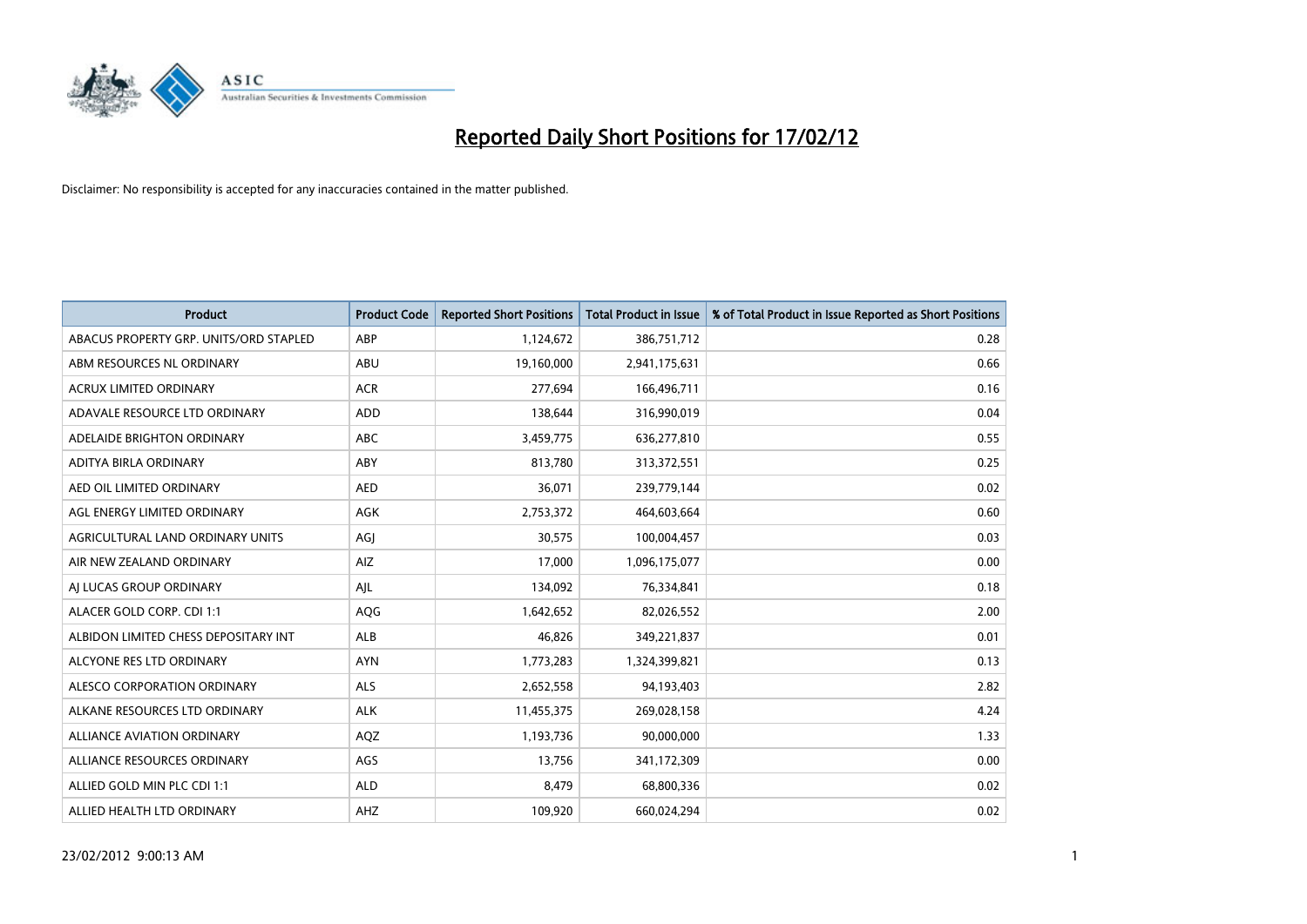

| <b>Product</b>                          | <b>Product Code</b> | <b>Reported Short Positions</b> | <b>Total Product in Issue</b> | % of Total Product in Issue Reported as Short Positions |
|-----------------------------------------|---------------------|---------------------------------|-------------------------------|---------------------------------------------------------|
| ALTONA MINING LTD ORDINARY              | <b>AOH</b>          | 752,144                         | 518,757,704                   | 0.14                                                    |
| ALUMINA LIMITED ORDINARY                | AWC                 | 38,489,280                      | 2,440,196,187                 | 1.57                                                    |
| AMADEUS ENERGY ORDINARY                 | AMU                 | 454,000                         | 274,786,018                   | 0.17                                                    |
| AMALGAMATED HOLDINGS ORDINARY           | AHD                 | 20,914                          | 157,533,146                   | 0.01                                                    |
| AMCOR LIMITED ORDINARY                  | AMC                 | 2,922,328                       | 1,206,684,923                 | 0.23                                                    |
| AMP LIMITED ORDINARY                    | AMP                 | 9,087,289                       | 2,854,672,784                 | 0.31                                                    |
| AMPELLA MINING ORDINARY                 | AMX                 | 863,412                         | 205,985,108                   | 0.43                                                    |
| ANSELL LIMITED ORDINARY                 | <b>ANN</b>          | 3,000,814                       | 130,656,668                   | 2.31                                                    |
| ANTARES ENERGY LTD ORDINARY             | <b>AZZ</b>          | 162,021                         | 260,000,000                   | 0.06                                                    |
| ANZ BANKING GRP LTD ORDINARY            | ANZ                 | 12,591,805                      | 2,679,126,626                 | 0.45                                                    |
| APA GROUP STAPLED SECURITIES            | APA                 | 12,456,948                      | 639,334,625                   | 1.95                                                    |
| APEX MINERALS NL ORDINARY               | <b>AXM</b>          | 885,146                         | 5,550,243,713                 | 0.02                                                    |
| APN EUROPEAN RETAIL UNITS STAPLED SEC.  | AEZ                 | 11,832                          | 544,910,660                   | 0.00                                                    |
| APN NEWS & MEDIA ORDINARY               | <b>APN</b>          | 22,221,713                      | 630,211,415                   | 3.53                                                    |
| AQUARIUS PLATINUM. ORDINARY             | AQP                 | 3,962,249                       | 470,312,578                   | 0.86                                                    |
| AQUILA RESOURCES ORDINARY               | <b>AQA</b>          | 5,365,580                       | 411,804,442                   | 1.27                                                    |
| ARAFURA RESOURCE LTD ORDINARY           | ARU                 | 12,588,977                      | 367,980,342                   | 3.40                                                    |
| ARB CORPORATION ORDINARY                | ARP                 | 23,331                          | 72,481,302                    | 0.02                                                    |
| ARDENT LEISURE GROUP STAPLED SECURITIES | AAD                 | 431,450                         | 324,236,390                   | 0.14                                                    |
| ARISTOCRAT LEISURE ORDINARY             | ALL                 | 20,536,258                      | 543,181,024                   | 3.78                                                    |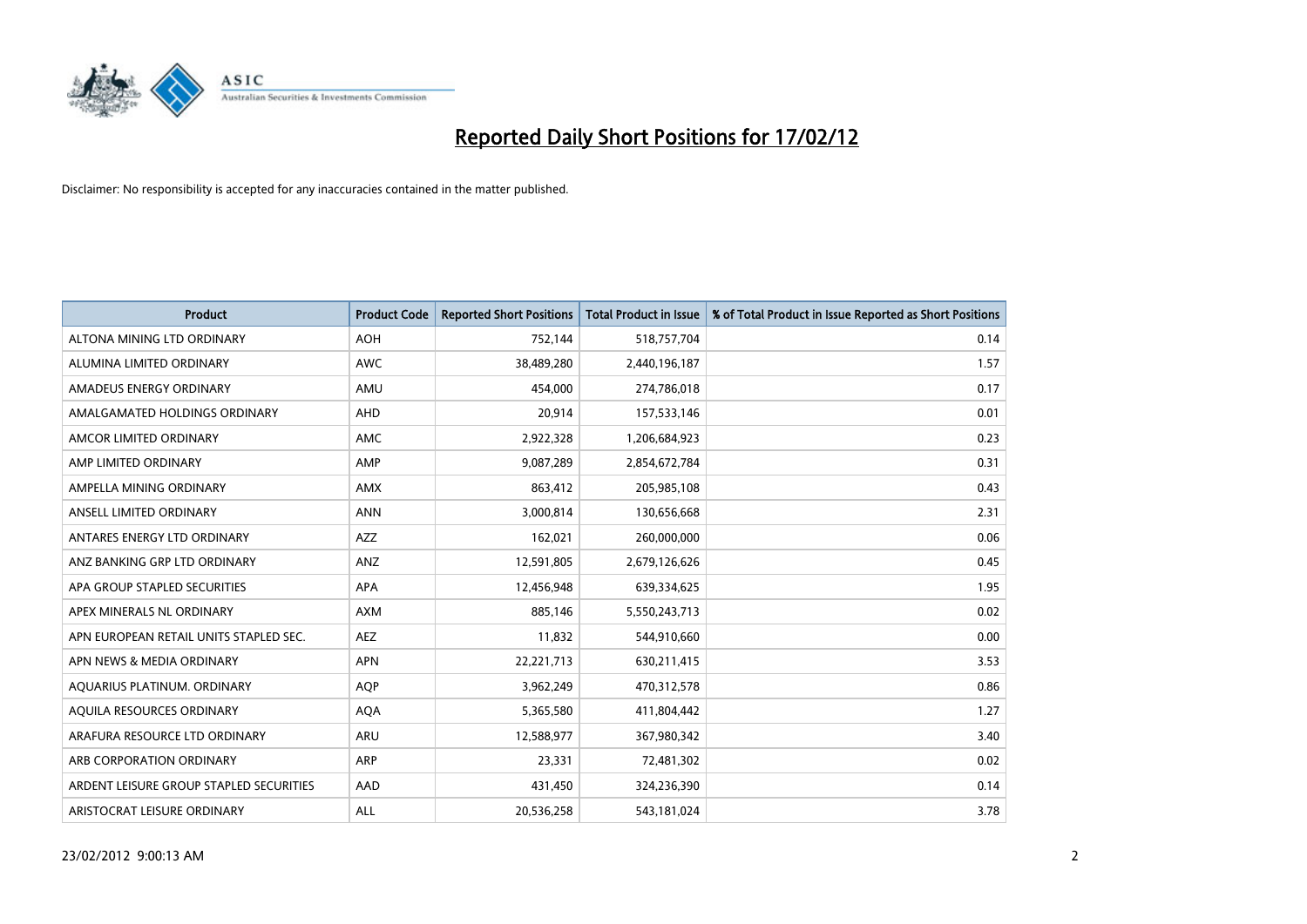

| <b>Product</b>                          | <b>Product Code</b> | <b>Reported Short Positions</b> | <b>Total Product in Issue</b> | % of Total Product in Issue Reported as Short Positions |
|-----------------------------------------|---------------------|---------------------------------|-------------------------------|---------------------------------------------------------|
| ASCIANO LIMITED ORDINARY                | <b>AIO</b>          | 6,353,905                       | 975,385,664                   | 0.63                                                    |
| ASG GROUP LIMITED ORDINARY              | ASZ                 | 155,478                         | 171,456,889                   | 0.09                                                    |
| ASPEN GROUP ORD/UNITS STAPLED           | <b>APZ</b>          | 1,102,423                       | 591,084,183                   | 0.18                                                    |
| ASPIRE MINING LTD ORDINARY              | <b>AKM</b>          | 553,357                         | 620,594,556                   | 0.09                                                    |
| <b>ASTON RES LTD ORDINARY</b>           | <b>AZT</b>          | 801,301                         | 204,668,861                   | 0.38                                                    |
| ASTRO JAP PROP GROUP STAPLED SECURITIES | AJA                 | 40,414                          | 58,445,002                    | 0.06                                                    |
| ASX LIMITED ORDINARY                    | ASX                 | 1,822,442                       | 175,136,729                   | 1.04                                                    |
| ATLANTIC LIMITED ORDINARY               | ATI                 | 700                             | 133,698,601                   | 0.00                                                    |
| ATLAS IRON LIMITED ORDINARY             | <b>AGO</b>          | 17,472,590                      | 894,759,560                   | 1.93                                                    |
| AUCKLAND INTERNATION ORDINARY           | AIA                 | 39,998                          | 1,327,230,189                 | 0.00                                                    |
| AURORA OIL & GAS ORDINARY               | <b>AUT</b>          | 8,572,750                       | 411,655,343                   | 2.08                                                    |
| AUSDRILL LIMITED ORDINARY               | <b>ASL</b>          | 92,637                          | 303,288,155                   | 0.03                                                    |
| AUSENCO LIMITED ORDINARY                | AAX                 | 1,031,303                       | 123,258,843                   | 0.84                                                    |
| AUSGOLD LIMITED ORDINARY                | <b>AUC</b>          | 20,000                          | 120,468,473                   | 0.02                                                    |
| AUSTAL LIMITED ORDINARY                 | ASB                 | 298,891                         | 188,069,638                   | 0.16                                                    |
| AUSTAR UNITED ORDINARY                  | <b>AUN</b>          | 10,515,841                      | 1,271,505,737                 | 0.83                                                    |
| AUSTBROKERS HOLDINGS ORDINARY           | <b>AUB</b>          | $\overline{2}$                  | 55,545,576                    | 0.00                                                    |
| AUSTIN ENGINEERING ORDINARY             | ANG                 | 55,943                          | 72,314,403                    | 0.07                                                    |
| <b>AUSTRALAND ASSETS ASSETS</b>         | AAZPB               | 1,168                           | 2,750,000                     | 0.04                                                    |
| AUSTRALAND PROPERTY STAPLED SECURITY    | <b>ALZ</b>          | 1,325,128                       | 576,846,597                   | 0.23                                                    |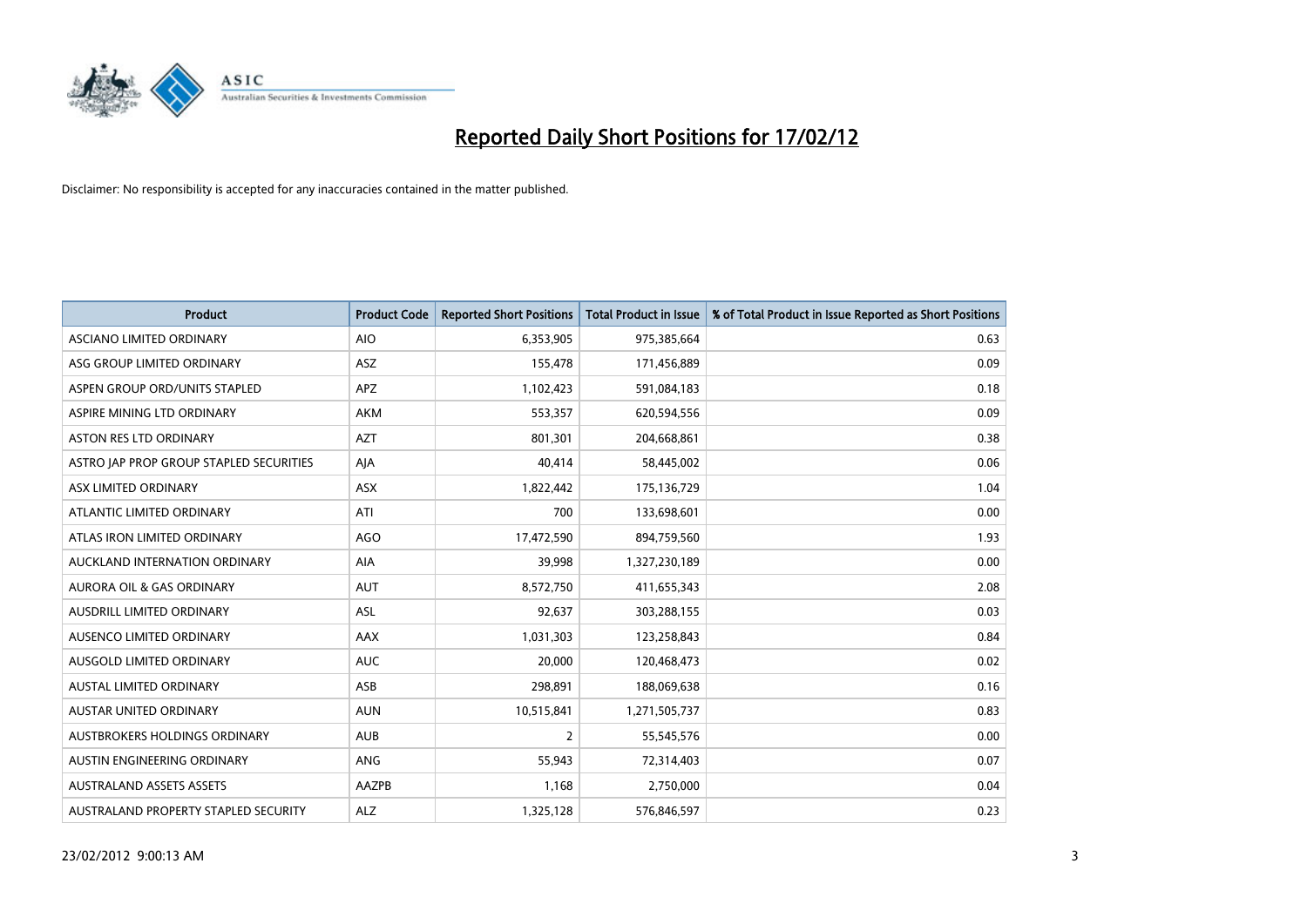

| <b>Product</b>                       | <b>Product Code</b> | <b>Reported Short Positions</b> | <b>Total Product in Issue</b> | % of Total Product in Issue Reported as Short Positions |
|--------------------------------------|---------------------|---------------------------------|-------------------------------|---------------------------------------------------------|
| AUSTRALIAN AGRICULT, ORDINARY        | AAC                 | 828,977                         | 312,861,135                   | 0.25                                                    |
| AUSTRALIAN EDUCATION UNITS           | <b>AEU</b>          | 625,000                         | 175,465,397                   | 0.36                                                    |
| AUSTRALIAN INFRASTR, UNITS/ORDINARY  | <b>AIX</b>          | 12,166,370                      | 620,733,944                   | 1.96                                                    |
| AUSTRALIAN MINES LTD ORDINARY        | <b>AUZ</b>          | 1,400,000                       | 636,910,317                   | 0.22                                                    |
| AUSTRALIAN PHARM, ORDINARY           | API                 | 305,582                         | 488,115,883                   | 0.06                                                    |
| AUTOMOTIVE HOLDINGS ORDINARY         | AHE                 | 5,655                           | 260,579,682                   | 0.00                                                    |
| AVEXA LIMITED ORDINARY               | <b>AVX</b>          | 243,657                         | 847,688,779                   | 0.03                                                    |
| AWE LIMITED ORDINARY                 | AWE                 | 1,496,062                       | 521,871,941                   | 0.29                                                    |
| AZIMUTH RES LTD ORDINARY             | <b>AZH</b>          | 95,119                          | 383,075,724                   | 0.03                                                    |
| AZUMAH RESOURCES ORDINARY            | <b>AZM</b>          | 3,494,872                       | 282,020,356                   | 1.24                                                    |
| BANDANNA ENERGY ORDINARY             | <b>BND</b>          | 3,179,898                       | 528,481,199                   | 0.60                                                    |
| BANK OF QUEENSLAND. ORDINARY         | <b>BOQ</b>          | 7,347,878                       | 229,598,329                   | 3.20                                                    |
| <b>BASE RES LIMITED ORDINARY</b>     | <b>BSE</b>          | 1,205,445                       | 460,440,029                   | 0.26                                                    |
| <b>BATHURST RESOURCES ORDINARY</b>   | <b>BTU</b>          | 8,843,146                       | 691,447,997                   | 1.27                                                    |
| <b>BAUXITE RESOURCE LTD ORDINARY</b> | <b>BAU</b>          | 12,000                          | 235,379,896                   | 0.01                                                    |
| BC IRON LIMITED ORDINARY             | <b>BCI</b>          | 294,753                         | 103,711,000                   | 0.28                                                    |
| BEACH ENERGY LIMITED ORDINARY        | <b>BPT</b>          | 20,294,981                      | 1,112,199,119                 | 1.85                                                    |
| BEADELL RESOURCE LTD ORDINARY        | <b>BDR</b>          | 4,585,269                       | 657,906,946                   | 0.69                                                    |
| BENDIGO AND ADELAIDE ORDINARY        | <b>BEN</b>          | 5,935,904                       | 384, 372, 554                 | 1.53                                                    |
| BERKELEY RESOURCES ORDINARY          | <b>BKY</b>          | 179,540                         | 174,298,273                   | 0.10                                                    |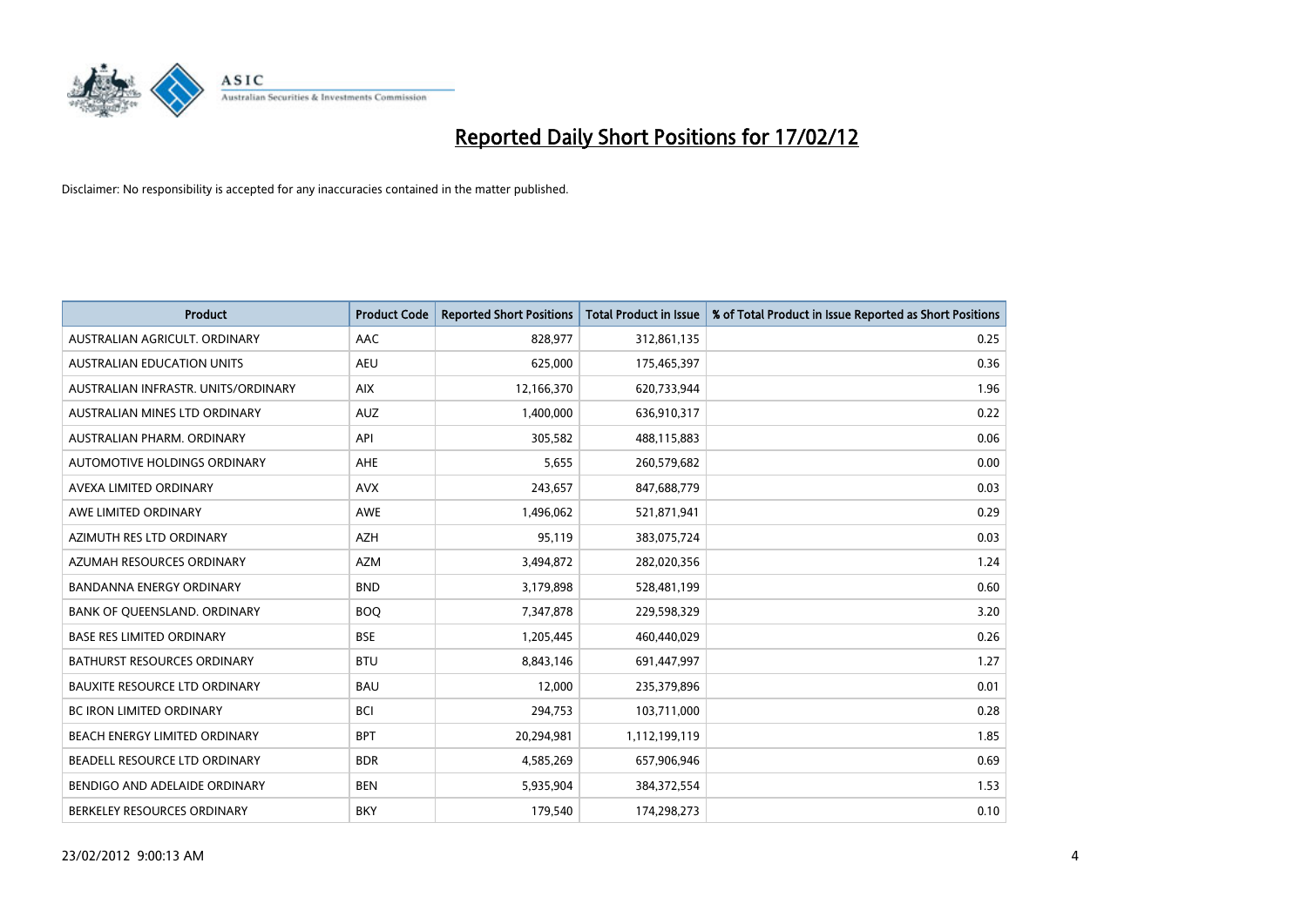

| <b>Product</b>                       | <b>Product Code</b> | <b>Reported Short Positions</b> | <b>Total Product in Issue</b> | % of Total Product in Issue Reported as Short Positions |
|--------------------------------------|---------------------|---------------------------------|-------------------------------|---------------------------------------------------------|
| BETASHARES ASX RES ETF UNITS         | <b>ORE</b>          | 93,570                          | 4,220,217                     | 2.22                                                    |
| <b>BHP BILLITON LIMITED ORDINARY</b> | <b>BHP</b>          | 13,664,363                      | 3,211,691,105                 | 0.39                                                    |
| <b>BILLABONG ORDINARY</b>            | <b>BBG</b>          | 25,480,279                      | 255,102,103                   | 9.98                                                    |
| <b>BIOTA HOLDINGS ORDINARY</b>       | <b>BTA</b>          | 1,723,980                       | 181,703,711                   | 0.95                                                    |
| <b>BISALLOY STEEL ORDINARY</b>       | <b>BIS</b>          | 84,480                          | 43,291,509                    | 0.20                                                    |
| BKI INVESTMENT LTD ORDINARY          | BKI                 | 508                             | 425,549,573                   | 0.00                                                    |
| <b>BLACKTHORN RESOURCES ORDINARY</b> | <b>BTR</b>          | 35,848                          | 122,918,000                   | 0.03                                                    |
| BLUESCOPE STEEL LTD ORDINARY         | <b>BSL</b>          | 29,053,875                      | 3,349,185,247                 | 0.88                                                    |
| <b>BOART LONGYEAR ORDINARY</b>       | <b>BLY</b>          | 4,251,263                       | 461,163,412                   | 0.92                                                    |
| <b>BOOM LOGISTICS ORDINARY</b>       | <b>BOL</b>          | 346,935                         | 468,663,585                   | 0.07                                                    |
| BORAL LIMITED. ORDINARY              | <b>BLD</b>          | 28,277,317                      | 744,729,957                   | 3.77                                                    |
| BOTSWANA METALS LTD ORDINARY         | <b>BML</b>          | 7,000                           | 143,717,013                   | 0.00                                                    |
| <b>BRADKEN LIMITED ORDINARY</b>      | <b>BKN</b>          | 3,950,898                       | 166,624,800                   | 2.38                                                    |
| <b>BRAMBLES LIMITED ORDINARY</b>     | <b>BXB</b>          | 13,507,438                      | 1,480,393,689                 | 0.89                                                    |
| BREVILLE GROUP LTD ORDINARY          | <b>BRG</b>          | 2,739                           | 130,095,322                   | 0.00                                                    |
| BRICKWORKS LIMITED ORDINARY          | <b>BKW</b>          | 23,661                          | 147,567,333                   | 0.02                                                    |
| <b>BROCKMAN RESOURCES ORDINARY</b>   | <b>BRM</b>          | 168,660                         | 144,803,151                   | 0.11                                                    |
| BT INVESTMENT MNGMNT ORDINARY        | <b>BTT</b>          | 208,965                         | 267,906,977                   | 0.08                                                    |
| <b>BURU ENERGY ORDINARY</b>          | <b>BRU</b>          | 6,154,114                       | 234,204,477                   | 2.63                                                    |
| <b>BWP TRUST ORDINARY UNITS</b>      | <b>BWP</b>          | 509,165                         | 520,012,793                   | 0.10                                                    |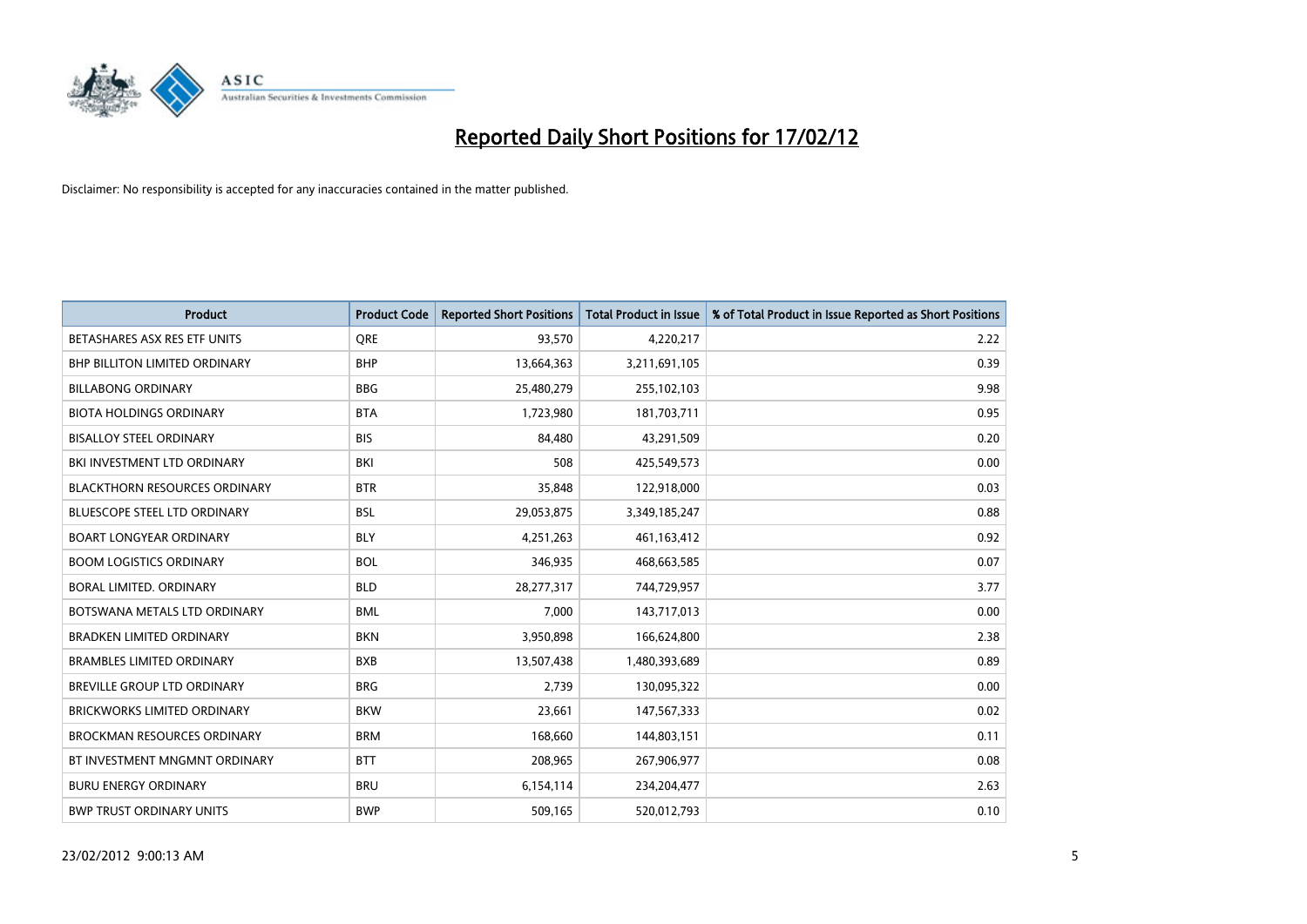

| <b>Product</b>                         | <b>Product Code</b> | <b>Reported Short Positions</b> | <b>Total Product in Issue</b> | % of Total Product in Issue Reported as Short Positions |
|----------------------------------------|---------------------|---------------------------------|-------------------------------|---------------------------------------------------------|
| <b>CABCHARGE AUSTRALIA ORDINARY</b>    | CAB                 | 354,245                         | 120,437,014                   | 0.29                                                    |
| CALTEX AUSTRALIA ORDINARY              | <b>CTX</b>          | 5,575,308                       | 270,000,000                   | 2.05                                                    |
| <b>CAMPBELL BROTHERS ORDINARY</b>      | <b>CPB</b>          | 1,570,562                       | 67,503,411                    | 2.32                                                    |
| CAPE LAMBERT RES LTD ORDINARY          | <b>CFE</b>          | 618,159                         | 689,108,792                   | 0.08                                                    |
| CAR PARK TECH LTD ORDINARY             | <b>CPZ</b>          | 90,000                          | 133,358,602                   | 0.07                                                    |
| CARABELLA RES LTD ORDINARY             | <b>CLR</b>          | 5,000                           | 133,642,797                   | 0.00                                                    |
| <b>CARBON ENERGY ORDINARY</b>          | <b>CNX</b>          | 323,957                         | 768,960,293                   | 0.04                                                    |
| CARDNO LIMITED ORDINARY                | CDD                 | 850,204                         | 123,929,154                   | 0.69                                                    |
| <b>CARDNO LIMITED RIGHTS 29-FEB-12</b> | <b>CDDR</b>         | 9,819                           | 13,565,067                    | 0.07                                                    |
| CARNARVON PETROLEUM ORDINARY           | <b>CVN</b>          | 736,512                         | 694,594,634                   | 0.10                                                    |
| CARNEGIE WAVE ENERGY ORDINARY          | <b>CWE</b>          | 83,000                          | 1,021,487,627                 | 0.01                                                    |
| <b>CARPATHIAN RESOURCES ORDINARY</b>   | <b>CPN</b>          | 75,000                          | 304,535,101                   | 0.02                                                    |
| CARPENTARIA EXP. LTD ORDINARY          | CAP                 | 9,777                           | 98,991,301                    | 0.01                                                    |
| CARSALES.COM LTD ORDINARY              | <b>CRZ</b>          | 13,420,815                      | 233,264,223                   | 5.75                                                    |
| <b>CASH CONVERTERS ORDINARY</b>        | CCV                 | 92,958                          | 379,761,025                   | 0.02                                                    |
| <b>CASPIAN OIL &amp; GAS ORDINARY</b>  | <b>CIG</b>          | 50,000                          | 1,331,500,513                 | 0.00                                                    |
| <b>CASSINI RESOURCES ORDINARY</b>      | CZI                 | 700,000                         | 17,000,000                    | 4.12                                                    |
| <b>CELLNET GROUP ORDINARY</b>          | <b>CLT</b>          | 1,342                           | 60,978,107                    | 0.00                                                    |
| CENTRAL PETROLEUM ORDINARY             | <b>CTP</b>          | 9,102,364                       | 1,253,376,265                 | 0.73                                                    |
| CENTRO PROPERTIES UNITS/ORD STAPLED    | <b>CNP</b>          | 2,537                           | 972,414,514                   | 0.00                                                    |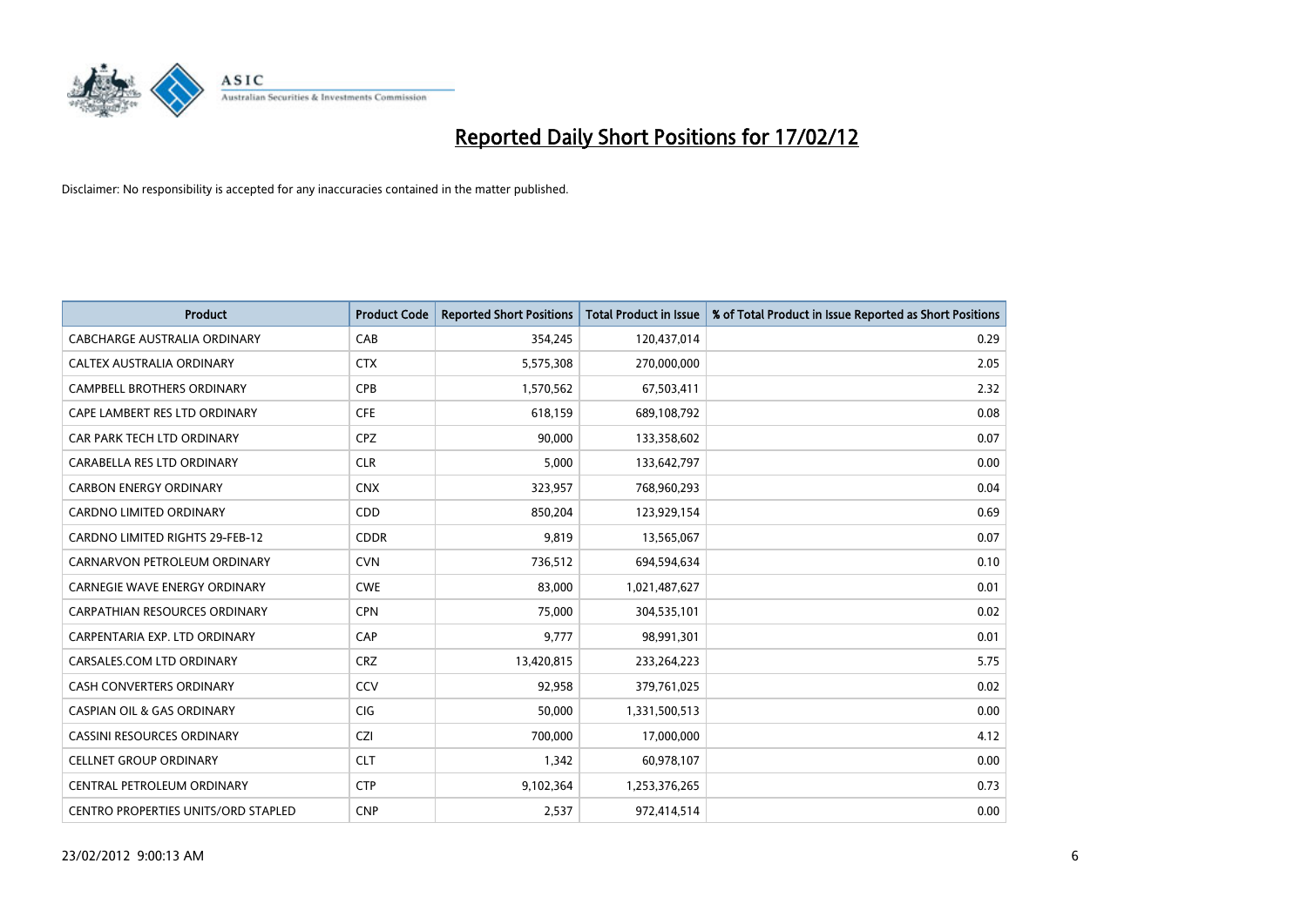

| <b>Product</b>                           | <b>Product Code</b> | <b>Reported Short Positions</b> | <b>Total Product in Issue</b> | % of Total Product in Issue Reported as Short Positions |
|------------------------------------------|---------------------|---------------------------------|-------------------------------|---------------------------------------------------------|
| CENTRO RETAIL AUST ORD/UNIT STAPLED SEC  | <b>CRF</b>          | 157,890                         | 1,340,723,189                 | 0.01                                                    |
| CENTRO RETAIL GROUP STAPLED SECURITIES   | <b>CER</b>          | 452,940                         | 2,286,399,424                 | 0.02                                                    |
| <b>CERAMIC FUEL CELLS ORDINARY</b>       | <b>CFU</b>          | 745,930                         | 1,366,298,863                 | 0.06                                                    |
| <b>CERRO RESOURCES NL ORDINARY</b>       | <b>CIO</b>          | 2,816                           | 748,768,606                   | 0.00                                                    |
| <b>CFS RETAIL PROPERTY UNITS</b>         | <b>CFX</b>          | 79,503,872                      | 2,839,591,911                 | 2.81                                                    |
| <b>CGA MINING LIMITED ORDINARY</b>       | CGX                 | 15,827                          | 334,725,726                   | 0.00                                                    |
| <b>CHALLENGER DIV.PRO. STAPLED UNITS</b> | <b>CDI</b>          | 98,017                          | 883,903,667                   | 0.00                                                    |
| <b>CHALLENGER INFRAST, STAPLED UNITS</b> | <b>CIF</b>          | 7,768                           | 316,223,785                   | 0.00                                                    |
| <b>CHALLENGER LIMITED ORDINARY</b>       | <b>CGF</b>          | 5,294,167                       | 552,169,544                   | 0.96                                                    |
| <b>CHANDLER MACLEOD LTD ORDINARY</b>     | <b>CMG</b>          | 11,970                          | 466,466,720                   | 0.00                                                    |
| CHARTER HALL GROUP STAPLED US PROHIBIT.  | <b>CHC</b>          | 119,758                         | 308,092,325                   | 0.02                                                    |
| <b>CHARTER HALL OFFICE UNIT</b>          | C <sub>O</sub> O    | 6,476,314                       | 493,319,730                   | 1.30                                                    |
| <b>CHARTER HALL RETAIL UNITS</b>         | <b>CQR</b>          | 940,684                         | 299,628,571                   | 0.31                                                    |
| <b>CHORUS LIMITED ORDINARY</b>           | <b>CNU</b>          | 1,035,538                       | 385,082,123                   | 0.27                                                    |
| CITIGOLD CORP LTD ORDINARY               | <b>CTO</b>          | 1,682,665                       | 1,105,078,301                 | 0.15                                                    |
| CLINUVEL PHARMACEUT, ORDINARY            | <b>CUV</b>          | 4,127                           | 30,856,956                    | 0.01                                                    |
| <b>CLOUGH LIMITED ORDINARY</b>           | <b>CLO</b>          | 221,544                         | 769,716,269                   | 0.03                                                    |
| COAL OF AFRICA LTD ORDINARY              | <b>CZA</b>          | 14,819                          | 662,484,573                   | 0.00                                                    |
| <b>COALSPUR MINES LTD ORDINARY</b>       | <b>CPL</b>          | 3,084,640                       | 620,659,899                   | 0.48                                                    |
| <b>COBAR CONSOLIDATED ORDINARY</b>       | CCU                 | 87,311                          | 206,918,037                   | 0.04                                                    |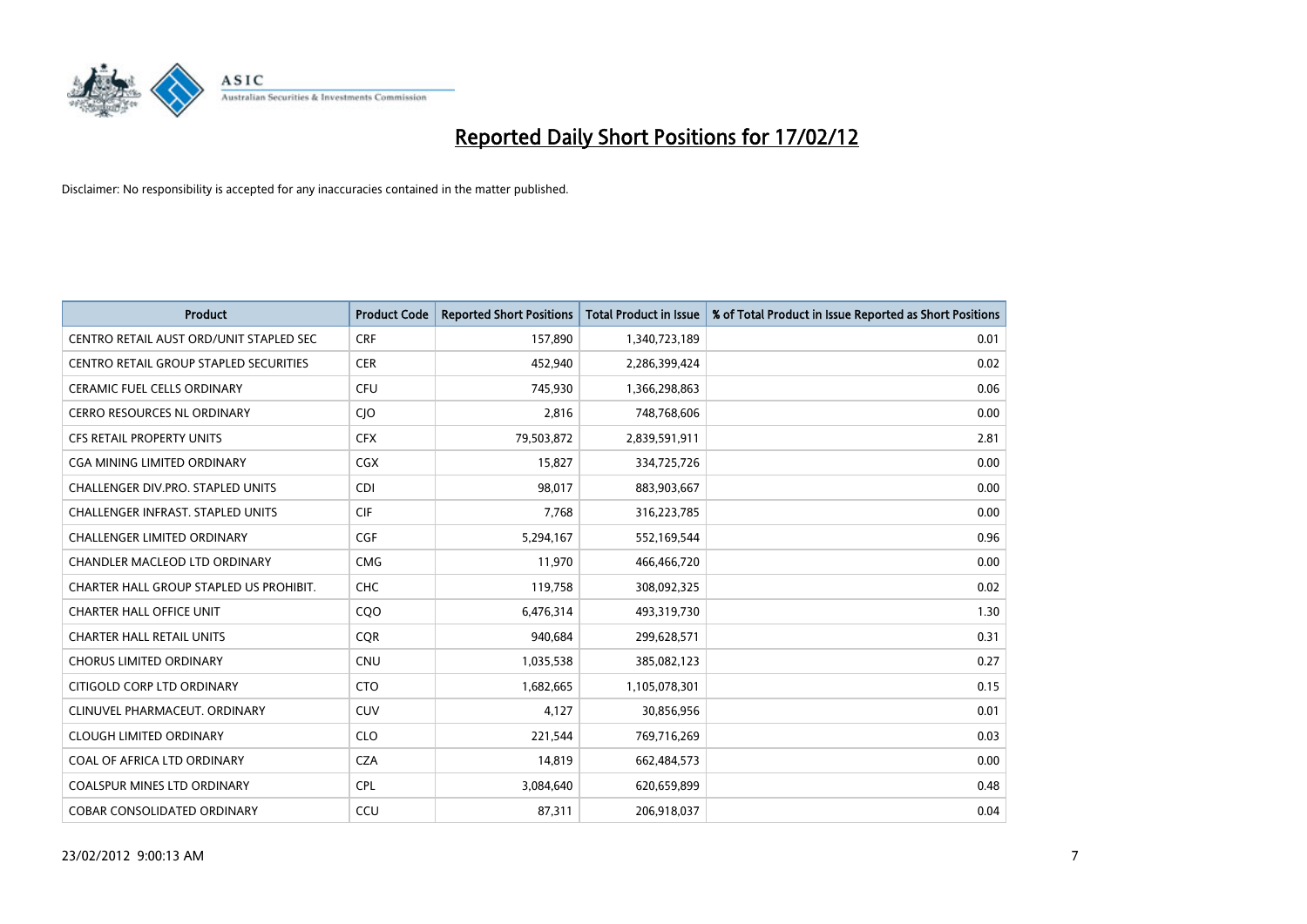

| <b>Product</b>                          | <b>Product Code</b> | <b>Reported Short Positions</b> | <b>Total Product in Issue</b> | % of Total Product in Issue Reported as Short Positions |
|-----------------------------------------|---------------------|---------------------------------|-------------------------------|---------------------------------------------------------|
| COCA-COLA AMATIL ORDINARY               | <b>CCL</b>          | 8,821,935                       | 759,567,552                   | 1.15                                                    |
| COCHLEAR LIMITED ORDINARY               | <b>COH</b>          | 5,193,211                       | 56,902,933                    | 9.14                                                    |
| <b>COCKATOO COAL ORDINARY</b>           | COK                 | 7,533,321                       | 1,016,196,908                 | 0.72                                                    |
| CODAN LIMITED ORDINARY                  | <b>CDA</b>          | 6,777                           | 164,145,980                   | 0.00                                                    |
| <b>COFFEY INTERNATIONAL ORDINARY</b>    | <b>COF</b>          | 25,000                          | 239,260,027                   | 0.01                                                    |
| <b>COKAL LTD ORDINARY</b>               | <b>CKA</b>          | 392,815                         | 399,727,102                   | 0.10                                                    |
| <b>COLLINS FOODS LTD ORDINARY</b>       | <b>CKF</b>          | 326                             | 93,000,003                    | 0.00                                                    |
| COMMONWEALTH BANK, ORDINARY             | <b>CBA</b>          | 31,982,305                      | 1,581,280,593                 | 2.00                                                    |
| <b>COMMONWEALTH PROP ORDINARY UNITS</b> | <b>CPA</b>          | 25,000,547                      | 2,389,601,065                 | 1.05                                                    |
| <b>COMPASS RESOURCES ORDINARY</b>       | <b>CMR</b>          | 55,528                          | 1,403,744,100                 | 0.00                                                    |
| COMPUTERSHARE LTD ORDINARY              | <b>CPU</b>          | 6,039,344                       | 555,664,059                   | 1.09                                                    |
| CONSOLIDATED MEDIA, ORDINARY            | <b>CMJ</b>          | 1,141,797                       | 561,834,996                   | 0.19                                                    |
| CONTANGO MICROCAP ORDINARY              | <b>CTN</b>          | 7,500                           | 147,467,406                   | 0.01                                                    |
| CONTINENTAL COAL LTD ORDINARY           | <b>CCC</b>          | 218,519                         | 399,224,054                   | 0.05                                                    |
| <b>COOPER ENERGY LTD ORDINARY</b>       | <b>COE</b>          | 126,539                         | 292,791,528                   | 0.04                                                    |
| <b>COPPER STRIKE LTD ORDINARY</b>       | <b>CSE</b>          | 714                             | 129,455,571                   | 0.00                                                    |
| <b>CORDLIFE LIMITED ORDINARY</b>        | CBB                 | $\mathbf{1}$                    | 150,887,354                   | 0.00                                                    |
| <b>CREDIT CORP GROUP ORDINARY</b>       | <b>CCP</b>          | 30,397                          | 45,571,114                    | 0.07                                                    |
| <b>CROMWELL PROP STAPLED SECURITIES</b> | <b>CMW</b>          | 405,734                         | 1,113,061,036                 | 0.04                                                    |
| <b>CROWN LIMITED ORDINARY</b>           | <b>CWN</b>          | 4,693,853                       | 728,394,185                   | 0.66                                                    |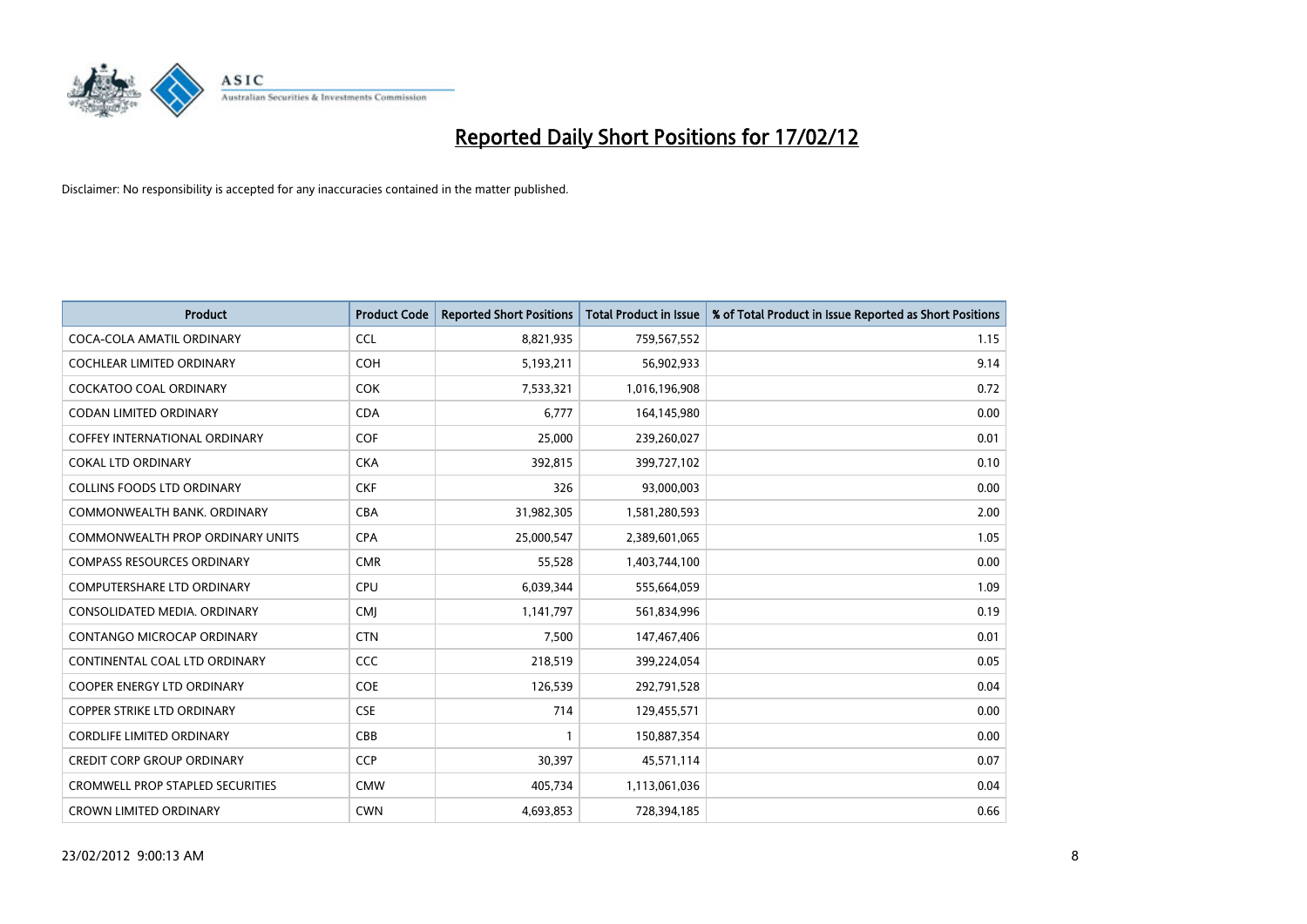

| <b>Product</b>                      | <b>Product Code</b> | <b>Reported Short Positions</b> | <b>Total Product in Issue</b> | % of Total Product in Issue Reported as Short Positions |
|-------------------------------------|---------------------|---------------------------------|-------------------------------|---------------------------------------------------------|
| <b>CSG LIMITED ORDINARY</b>         | CSV                 | 1,120,982                       | 282,567,499                   | 0.39                                                    |
| <b>CSL LIMITED ORDINARY</b>         | <b>CSL</b>          | 5,665,919                       | 519,371,923                   | 1.06                                                    |
| <b>CSR LIMITED ORDINARY</b>         | <b>CSR</b>          | 24,552,982                      | 506,000,315                   | 4.84                                                    |
| <b>CUDECO LIMITED ORDINARY</b>      | CDU                 | 3,006,917                       | 160,018,572                   | 1.88                                                    |
| <b>CUE ENERGY RESOURCE ORDINARY</b> | <b>CUE</b>          | 1,544,295                       | 695,153,053                   | 0.22                                                    |
| <b>CUSTOMERS LIMITED ORDINARY</b>   | <b>CUS</b>          | 21,951                          | 134,869,357                   | 0.01                                                    |
| DART ENERGY LTD ORDINARY            | <b>DTE</b>          | 6,339,461                       | 734,931,470                   | 0.87                                                    |
| DAVID JONES LIMITED ORDINARY        | <b>DJS</b>          | 52,476,675                      | 524,940,325                   | 9.99                                                    |
| DECMIL GROUP LIMITED ORDINARY       | <b>DCG</b>          | 55,017                          | 165,692,757                   | 0.02                                                    |
| DEEP YELLOW LIMITED ORDINARY        | <b>DYL</b>          | 65,544                          | 1,128,736,403                 | 0.01                                                    |
| DEVINE LIMITED ORDINARY             | <b>DVN</b>          | 1,011                           | 158,730,556                   | 0.00                                                    |
| DEXUS PROPERTY GROUP STAPLED UNITS  | <b>DXS</b>          | 17,563,785                      | 4,839,024,176                 | 0.35                                                    |
| DISCOVERY METALS LTD ORDINARY       | <b>DML</b>          | 7,152,363                       | 442,128,231                   | 1.62                                                    |
| DOMINO PIZZA ENTERPR ORDINARY       | <b>DMP</b>          | 812,006                         | 69,174,674                    | 1.17                                                    |
| DOWNER EDI LIMITED ORDINARY         | <b>DOW</b>          | 6,035,106                       | 429,100,296                   | 1.41                                                    |
| DRILLSEARCH ENERGY ORDINARY         | <b>DLS</b>          | 649,444                         | 336,799,196                   | 0.19                                                    |
| DUET GROUP STAPLED US PROHIBIT.     | <b>DUE</b>          | 13,157,218                      | 1,109,831,386                 | 1.18                                                    |
| DULUXGROUP LIMITED ORDINARY         | <b>DLX</b>          | 9,089,693                       | 367,456,259                   | 2.47                                                    |
| <b>DWS LTD ORDINARY</b>             | <b>DWS</b>          | 1,100                           | 132,362,763                   | 0.00                                                    |
| ECHO ENTERTAINMENT ORDINARY         | EGP                 | 6,067,570                       | 688,019,737                   | 0.88                                                    |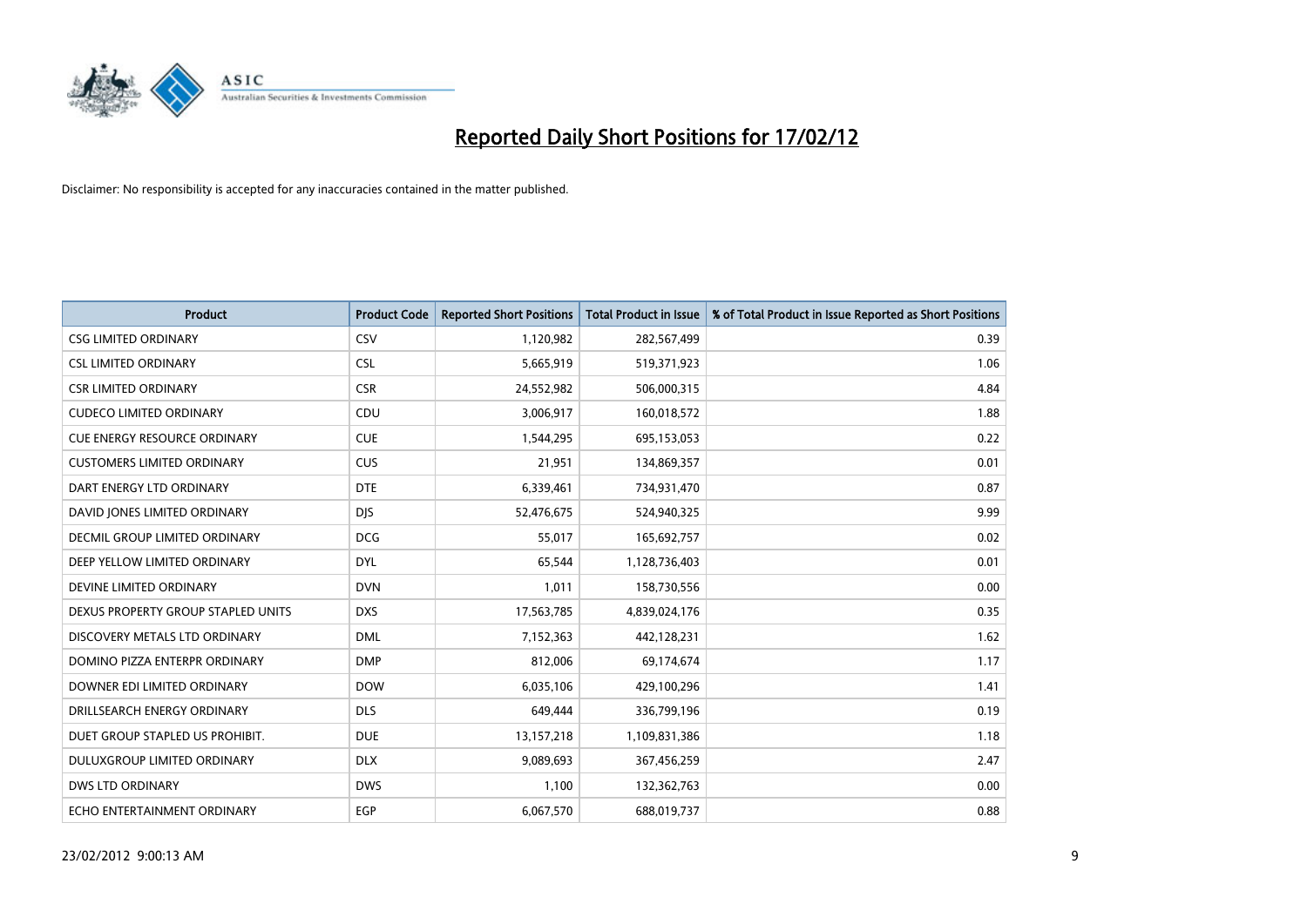

| <b>Product</b>                       | <b>Product Code</b> | <b>Reported Short Positions</b> | <b>Total Product in Issue</b> | % of Total Product in Issue Reported as Short Positions |
|--------------------------------------|---------------------|---------------------------------|-------------------------------|---------------------------------------------------------|
| <b>ELDERS LIMITED ORDINARY</b>       | <b>ELD</b>          | 14,056,680                      | 448,598,480                   | 3.14                                                    |
| ELDORADO GOLD CORP CDI 1:1           | EAU                 | 41,294                          | 9,209,510                     | 0.43                                                    |
| ELEMENTAL MINERALS ORDINARY          | <b>ELM</b>          | 319,816                         | 229,037,236                   | 0.13                                                    |
| ELEMENTOS LIMITED ORDINARY           | <b>ELT</b>          | 16                              | 82,383,526                    | 0.00                                                    |
| ELIXIR PETROLEUM LTD ORDINARY        | <b>EXR</b>          | 324,400                         | 217,288,472                   | 0.15                                                    |
| <b>EMECO HOLDINGS ORDINARY</b>       | EHL.                | 1,743,096                       | 631,237,586                   | 0.28                                                    |
| <b>ENDEAVOUR MIN CORP CDI 1:1</b>    | <b>EVR</b>          | 22,931                          | 123,748,715                   | 0.01                                                    |
| ENERGY RESOURCES ORDINARY 'A'        | <b>ERA</b>          | 5,606,915                       | 517,725,062                   | 1.07                                                    |
| <b>ENERGY WORLD CORPOR, ORDINARY</b> | <b>EWC</b>          | 23,132,306                      | 1,734,166,672                 | 1.34                                                    |
| <b>ENTEK ENERGY LTD ORDINARY</b>     | ETE                 | 489,903                         | 510,657,387                   | 0.10                                                    |
| ENTELLECT LIMITED ORDINARY           | <b>ESN</b>          | 464,050                         | 985,337,932                   | 0.05                                                    |
| <b>ENVESTRA LIMITED ORDINARY</b>     | <b>ENV</b>          | 1,294,262                       | 1,547,890,032                 | 0.08                                                    |
| EQUATORIAL RES LTD ORDINARY          | EQX                 | 42,881                          | 114,348,553                   | 0.04                                                    |
| EVOLUTION MINING LTD ORDINARY        | <b>EVN</b>          | 260,963                         | 700,995,107                   | 0.02                                                    |
| <b>EXCO RESOURCES LTD ORDINARY</b>   | EXS                 | 163,883                         | 356,044,187                   | 0.05                                                    |
| EXOMA ENERGY LIMITED ORDINARY        | <b>EXE</b>          | 281,678                         | 417,357,759                   | 0.07                                                    |
| EXTRACT RESOURCES ORDINARY           | <b>EXT</b>          | 716,731                         | 251,159,163                   | 0.28                                                    |
| FAIRFAX MEDIA LTD ORDINARY           | <b>FXI</b>          | 282,632,865                     | 2,351,955,725                 | 12.05                                                   |
| <b>FANTASTIC HOLDINGS ORDINARY</b>   | <b>FAN</b>          | 1,220                           | 102,739,538                   | 0.00                                                    |
| <b>FAR LTD ORDINARY</b>              | <b>FAR</b>          | 21,000,000                      | 2,150,080,157                 | 0.98                                                    |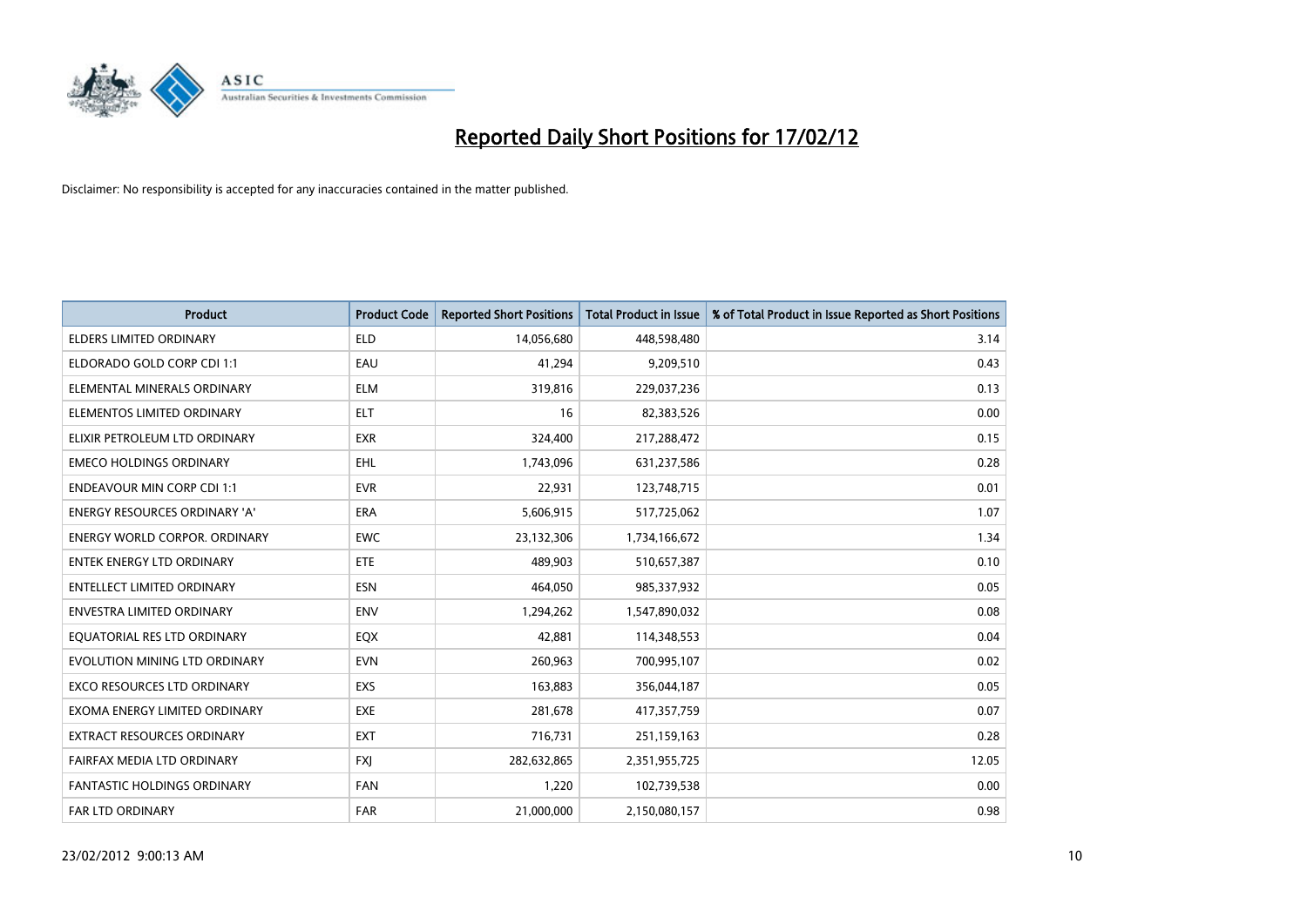

| <b>Product</b>                        | <b>Product Code</b> | <b>Reported Short Positions</b> | <b>Total Product in Issue</b> | % of Total Product in Issue Reported as Short Positions |
|---------------------------------------|---------------------|---------------------------------|-------------------------------|---------------------------------------------------------|
| FISHER & PAYKEL APP. ORDINARY         | <b>FPA</b>          | 18,298                          | 724,235,162                   | 0.00                                                    |
| FKP PROPERTY GROUP STAPLED SECURITIES | <b>FKP</b>          | 25,454,622                      | 1,197,968,723                 | 2.10                                                    |
| FLEETWOOD CORP ORDINARY               | <b>FWD</b>          | 225,446                         | 58,850,214                    | 0.38                                                    |
| FLETCHER BUILDING ORDINARY            | <b>FBU</b>          | 11,232,094                      | 680,739,504                   | 1.64                                                    |
| FLEXIGROUP LIMITED ORDINARY           | <b>FXL</b>          | 62,385                          | 279,268,329                   | 0.02                                                    |
| <b>FLIGHT CENTRE ORDINARY</b>         | <b>FLT</b>          | 9,628,708                       | 100,009,946                   | 9.60                                                    |
| <b>FLINDERS MINES LTD ORDINARY</b>    | <b>FMS</b>          | 30,208,631                      | 1,821,300,404                 | 1.66                                                    |
| <b>FOCUS MINERALS LTD ORDINARY</b>    | <b>FML</b>          | 614,424                         | 4,320,773,701                 | 0.00                                                    |
| <b>FORGE GROUP LIMITED ORDINARY</b>   | FGE                 | 12,057                          | 83,469,014                    | 0.01                                                    |
| FORTE ENERGY NL ORDINARY              | FTE                 | 2,667,039                       | 695,589,311                   | 0.38                                                    |
| FORTESCUE METALS GRP ORDINARY         | <b>FMG</b>          | 59,075,328                      | 3,113,798,659                 | 1.91                                                    |
| <b>FUNTASTIC LIMITED ORDINARY</b>     | <b>FUN</b>          | 322,528                         | 347,956,819                   | 0.09                                                    |
| <b>G.U.D. HOLDINGS ORDINARY</b>       | GUD                 | 392,857                         | 70,107,387                    | 0.56                                                    |
| <b>G8 EDUCATION LIMITED ORDINARY</b>  | <b>GEM</b>          | 1,873                           | 187,118,974                   | 0.00                                                    |
| <b>GALAXY RESOURCES ORDINARY</b>      | GXY                 | 2,806,382                       | 323,327,000                   | 0.86                                                    |
| <b>GEODYNAMICS LIMITED ORDINARY</b>   | GDY                 | 35,073                          | 406,452,608                   | 0.01                                                    |
| <b>GINDALBIE METALS LTD ORDINARY</b>  | GBG                 | 29,915,859                      | 1,247,487,454                 | 2.38                                                    |
| <b>GLOBAL MINING ORDINARY</b>         | GMI                 | 8,951                           | 181,898,994                   | 0.00                                                    |
| <b>GLOUCESTER COAL ORDINARY</b>       | GCL                 | 765,979                         | 202,905,967                   | 0.37                                                    |
| <b>GME RESOURCES LTD ORDINARY</b>     | <b>GME</b>          | 800                             | 322,635,902                   | 0.00                                                    |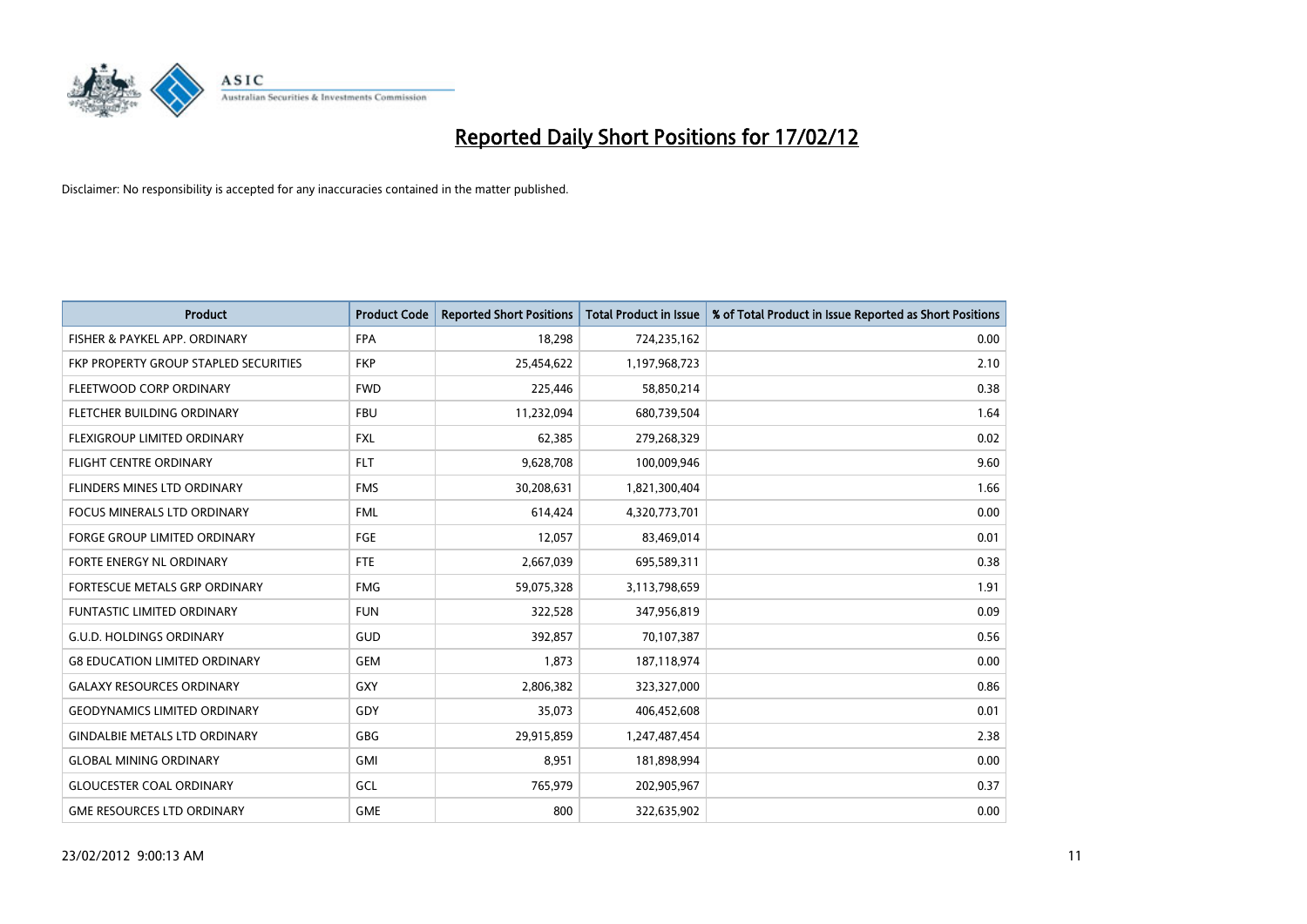

| <b>Product</b>                                   | <b>Product Code</b> | <b>Reported Short Positions</b> | <b>Total Product in Issue</b> | % of Total Product in Issue Reported as Short Positions |
|--------------------------------------------------|---------------------|---------------------------------|-------------------------------|---------------------------------------------------------|
| <b>GOLD ROAD RES LTD ORDINARY</b>                | GOR                 | 139.392                         | 389,950,665                   | 0.04                                                    |
| <b>GOLDEN WEST RESOURCE ORDINARY</b>             | <b>GWR</b>          | 1,617                           | 192,142,447                   | 0.00                                                    |
| <b>GOODMAN FIELDER, ORDINARY</b>                 | <b>GFF</b>          | 87,210,811                      | 1,955,559,207                 | 4.45                                                    |
| <b>GOODMAN GROUP STAPLED US PROHIBIT.</b>        | <b>GMG</b>          | 26,018,033                      | 7,699,816,741                 | 0.33                                                    |
| <b>GPT GROUP STAPLED SEC.</b>                    | GPT                 | 15,284,111                      | 1,809,449,764                 | 0.84                                                    |
| <b>GRAINCORP LIMITED A CLASS ORDINARY</b>        | <b>GNC</b>          | 236,125                         | 198,318,900                   | 0.11                                                    |
| <b>GRANGE RESOURCES. ORDINARY</b>                | GRR                 | 1,076,071                       | 1,154,359,727                 | 0.09                                                    |
| <b>GREENCAP LIMITED ORDINARY</b>                 | GCG                 | 1                               | 262,515,385                   | 0.00                                                    |
| <b>GREENLAND MIN EN LTD ORDINARY</b>             | GGG                 | 3,387,514                       | 416,390,488                   | 0.80                                                    |
| <b>GROWTHPOINT PROPERTY ORD/UNIT STAPLED SEC</b> | GOZ                 | 136,820                         | 291,904,374                   | 0.04                                                    |
| <b>GRYPHON MINERALS LTD ORDINARY</b>             | GRY                 | 2,077,783                       | 348,164,983                   | 0.60                                                    |
| <b>GUILDFORD COAL LTD ORDINARY</b>               | <b>GUF</b>          | 1,574,917                       | 239,649,486                   | 0.65                                                    |
| <b>GUINNESS PEAT GROUP. CDI 1:1</b>              | GPG                 | 100,054                         | 282,370,983                   | 0.04                                                    |
| <b>GUNNS LIMITED ORDINARY</b>                    | <b>GNS</b>          | 51,511,171                      | 848,401,559                   | 6.05                                                    |
| <b>GWA GROUP LTD ORDINARY</b>                    | <b>GWA</b>          | 11,510,770                      | 301,525,014                   | 3.83                                                    |
| <b>HARVEY NORMAN ORDINARY</b>                    | <b>HVN</b>          | 70,919,563                      | 1,062,316,784                 | 6.69                                                    |
| <b>HASTIE GROUP LIMITED ORDINARY</b>             | <b>HST</b>          | 68,161                          | 137,353,504                   | 0.04                                                    |
| HASTINGS DIVERSIFIED STAPLED SECURITY            | <b>HDF</b>          | 2,665,681                       | 530,001,072                   | 0.51                                                    |
| <b>HAVILAH RESOURCES NL ORDINARY</b>             | <b>HAV</b>          | 75,177                          | 101,311,223                   | 0.07                                                    |
| <b>HEARTWARE INT INC CDI 35:1</b>                | <b>HIN</b>          | 272,008                         | 43,772,855                    | 0.62                                                    |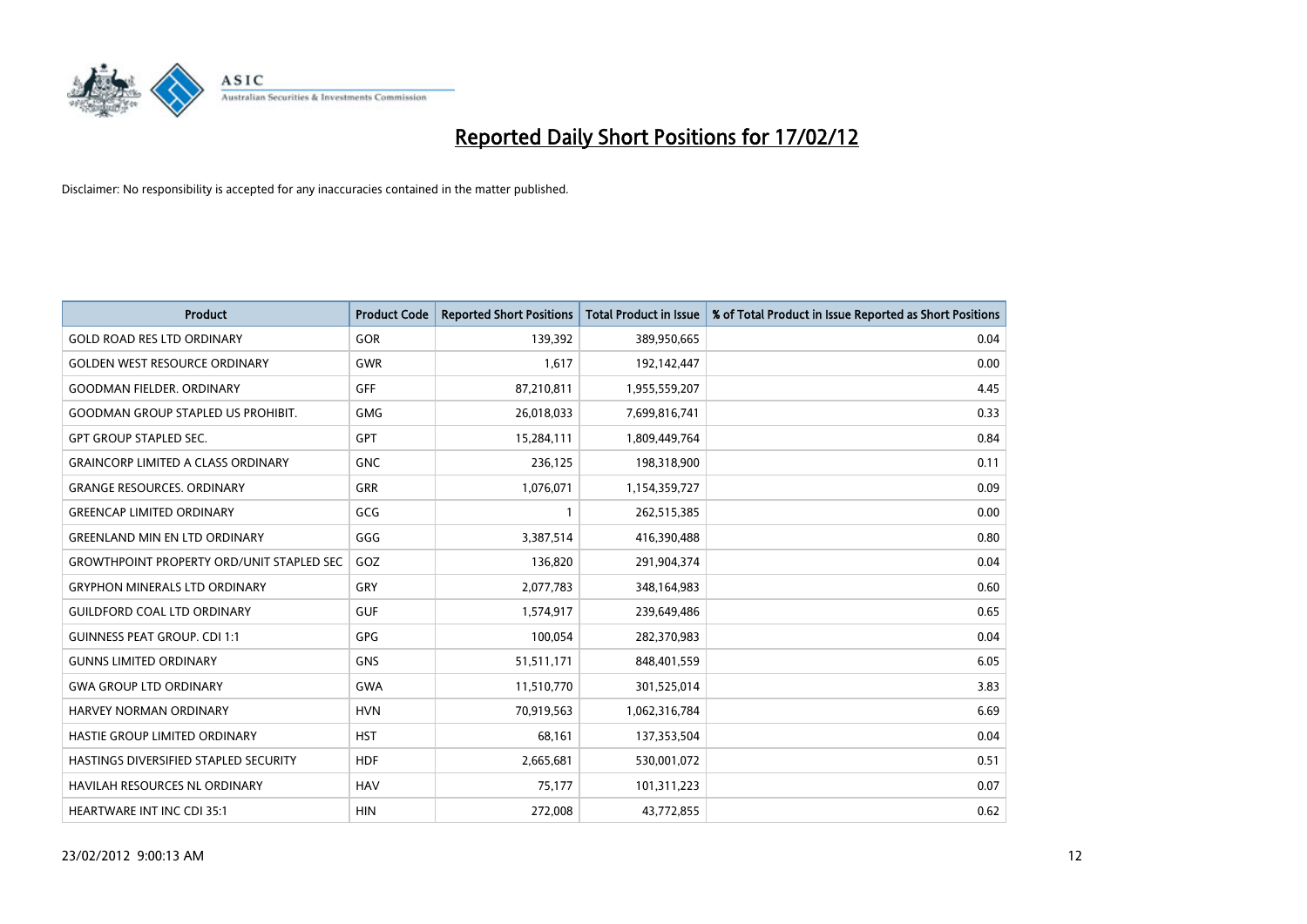

| <b>Product</b>                      | <b>Product Code</b> | <b>Reported Short Positions</b> | <b>Total Product in Issue</b> | % of Total Product in Issue Reported as Short Positions |
|-------------------------------------|---------------------|---------------------------------|-------------------------------|---------------------------------------------------------|
| <b>HENDERSON GROUP CDI 1:1</b>      | <b>HGG</b>          | 17,534,719                      | 662,714,927                   | 2.64                                                    |
| HFA HOLDINGS LIMITED ORDINARY       | <b>HFA</b>          | 16,273                          | 117,332,831                   | 0.01                                                    |
| <b>HIGHLANDS PACIFIC ORDINARY</b>   | <b>HIG</b>          | 2,585,182                       | 686,082,148                   | 0.38                                                    |
| HILLGROVE RES LTD ORDINARY          | <b>HGO</b>          | 7,189,560                       | 793,698,575                   | 0.90                                                    |
| HILLS HOLDINGS LTD ORDINARY         | HIL                 | 3,414,316                       | 246,349,244                   | 1.39                                                    |
| HORIZON OIL LIMITED ORDINARY        | <b>HZN</b>          | 17,836,623                      | 1,130,811,515                 | 1.57                                                    |
| <b>IINET LIMITED ORDINARY</b>       | <b>IIN</b>          | 110,450                         | 160,968,847                   | 0.07                                                    |
| ILUKA RESOURCES ORDINARY            | <b>ILU</b>          | 20,677,990                      | 418,700,517                   | 4.91                                                    |
| <b>IMDEX LIMITED ORDINARY</b>       | <b>IMD</b>          | 775,613                         | 205,055,435                   | 0.38                                                    |
| IMF (AUSTRALIA) LTD ORDINARY        | <b>IMF</b>          | 370,568                         | 123,828,193                   | 0.29                                                    |
| IMX RESOURCES LTD ORDINARY          | <b>IXR</b>          | 20,000                          | 262,612,803                   | 0.01                                                    |
| <b>INCITEC PIVOT ORDINARY</b>       | IPL                 | 5,516,900                       | 1,628,730,107                 | 0.33                                                    |
| INDEPENDENCE GROUP ORDINARY         | <b>IGO</b>          | 6,992,403                       | 232,882,535                   | 2.98                                                    |
| <b>INDOPHIL RESOURCES ORDINARY</b>  | <b>IRN</b>          | 1,057,924                       | 1,203,146,194                 | 0.07                                                    |
| <b>INDUSTREA LIMITED ORDINARY</b>   | <b>IDL</b>          | 1,076,759                       | 368,992,435                   | 0.30                                                    |
| INFIGEN ENERGY STAPLED SECURITIES   | <b>IFN</b>          | 5,096,954                       | 762,265,972                   | 0.69                                                    |
| ING RE COM GROUP STAPLED SECURITIES | ILF                 | 3,583                           | 441,029,194                   | 0.00                                                    |
| <b>INSURANCE AUSTRALIA ORDINARY</b> | IAG                 | 4,819,299                       | 2,079,034,021                 | 0.22                                                    |
| INTEGRA MINING LTD, ORDINARY        | <b>IGR</b>          | 4,984,228                       | 846,293,881                   | 0.59                                                    |
| <b>INTREPID MINES ORDINARY</b>      | IAU                 | 4,226,515                       | 524,390,041                   | 0.81                                                    |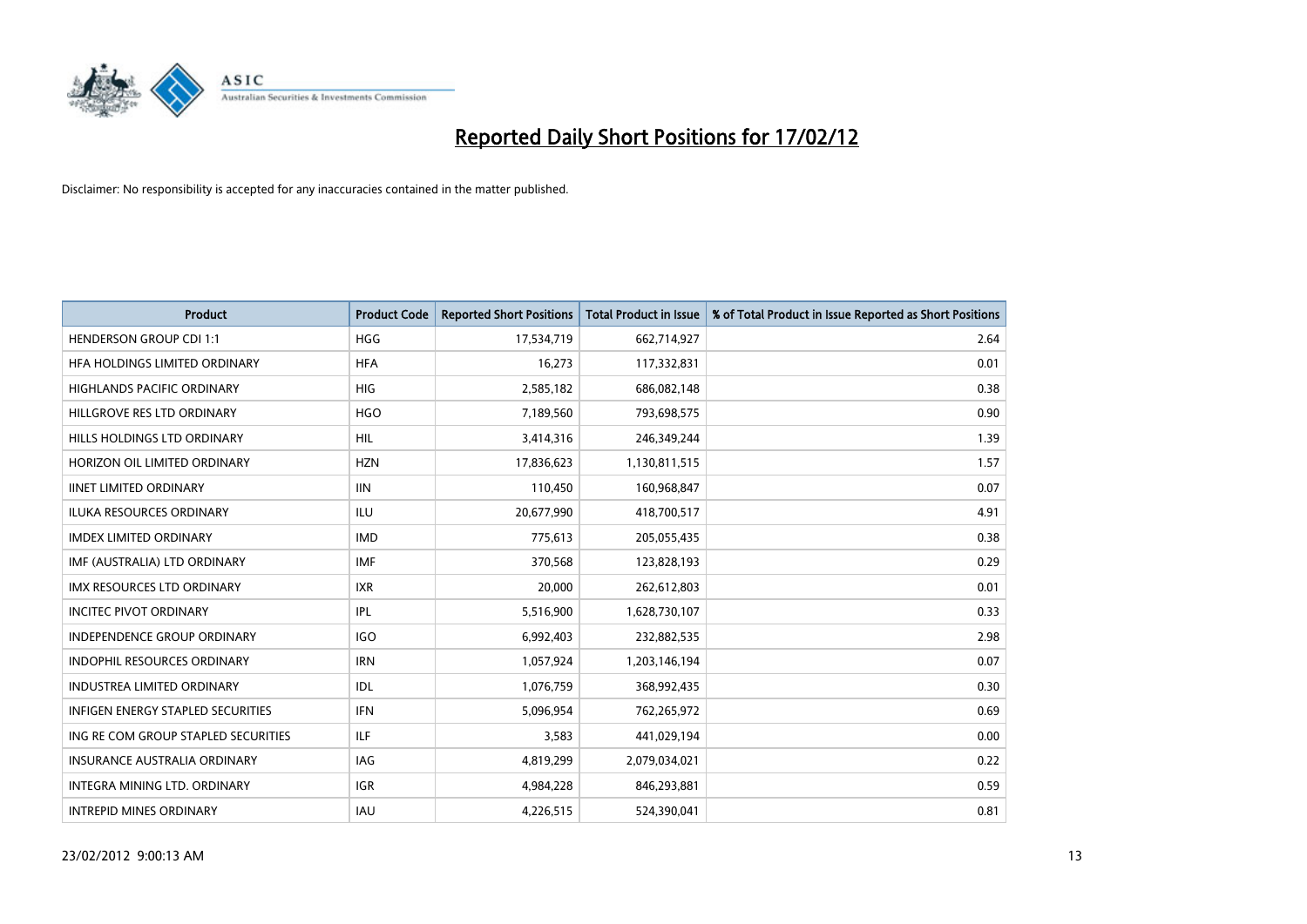

| <b>Product</b>                                | <b>Product Code</b> | <b>Reported Short Positions</b> | <b>Total Product in Issue</b> | % of Total Product in Issue Reported as Short Positions |
|-----------------------------------------------|---------------------|---------------------------------|-------------------------------|---------------------------------------------------------|
| <b>INVESTA OFFICE FUND STAPLED SECURITIES</b> | <b>IOF</b>          | 3,604,609                       | 2,657,463,999                 | 0.12                                                    |
| <b>INVOCARE LIMITED ORDINARY</b>              | IVC.                | 1,768,638                       | 110,030,298                   | 1.59                                                    |
| <b>IOOF HOLDINGS LTD ORDINARY</b>             | IFL                 | 507,318                         | 229,794,395                   | 0.23                                                    |
| <b>IRESS MARKET TECH. ORDINARY</b>            | <b>IRE</b>          | 1,305,952                       | 127,036,010                   | 1.01                                                    |
| <b>IRON ORE HOLDINGS ORDINARY</b>             | <b>IOH</b>          | 14,525                          | 166,087,005                   | 0.01                                                    |
| ISHARES GLOBAL 100 CDI 1:1                    | <b>IOO</b>          | 3,235                           | 10,600,000                    | 0.03                                                    |
| ISHARES MSCI AUS 200 ISHARES MSCI AUS 200     | <b>IOZ</b>          | 68,438                          | 4,052,373                     | 1.69                                                    |
| ISHARES S&P HIGH DIV ISHARES S&P HIGH DIV     | <b>IHD</b>          | 99,978                          | 2,703,027                     | 3.70                                                    |
| ISHARES SMALL ORDS ISHARES SMALL ORDS         | <b>ISO</b>          | 580,323                         | 5,403,165                     | 10.74                                                   |
| <b>IVANHOE AUSTRALIA ORDINARY</b>             | <b>IVA</b>          | 1,960,319                       | 552,385,295                   | 0.36                                                    |
| JAMES HARDIE INDUST CHESS DEPOSITARY INT      | <b>IHX</b>          | 14,915,402                      | 435,746,077                   | 3.40                                                    |
| <b>JAMESON RESOURCES ORDINARY</b>             | JAL                 | 1,600,000                       | 154,783,676                   | 1.03                                                    |
| <b>JB HI-FI LIMITED ORDINARY</b>              | <b>IBH</b>          | 19,955,846                      | 98,833,643                    | 20.19                                                   |
| <b>JUPITER MINES ORDINARY</b>                 | <b>IMS</b>          | 10,000                          | 1,806,834,044                 | 0.00                                                    |
| <b>KAGARA LTD ORDINARY</b>                    | KZL                 | 14,201,195                      | 798,953,117                   | 1.77                                                    |
| KANGAROO RES LTD ORDINARY                     | <b>KRL</b>          | 2,435                           | 3,434,430,012                 | 0.00                                                    |
| KAROON GAS AUSTRALIA ORDINARY                 | <b>KAR</b>          | 2,495,347                       | 221,420,769                   | 1.11                                                    |
| KATHMANDU HOLD LTD ORDINARY                   | <b>KMD</b>          | 1,455,018                       | 200,000,000                   | 0.71                                                    |
| <b>KBL MINING LIMITED ORDINARY</b>            | <b>KBL</b>          | 1,820                           | 178,264,362                   | 0.00                                                    |
| <b>KEYBRIDGE CAPITAL ORDINARY</b>             | <b>KBC</b>          | 6,000                           | 172,070,564                   | 0.00                                                    |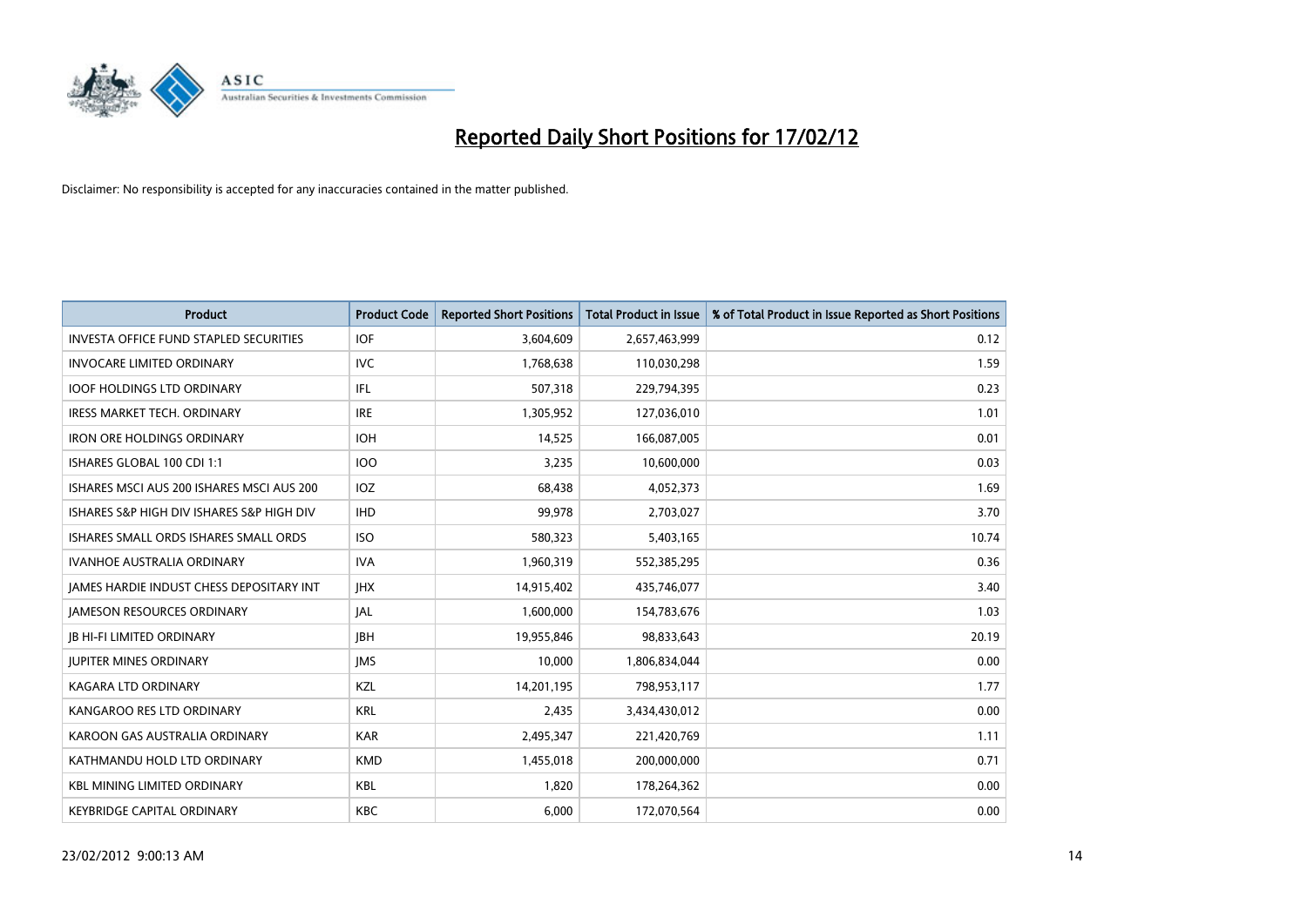

| <b>Product</b>                        | <b>Product Code</b> | <b>Reported Short Positions</b> | <b>Total Product in Issue</b> | % of Total Product in Issue Reported as Short Positions |
|---------------------------------------|---------------------|---------------------------------|-------------------------------|---------------------------------------------------------|
| KINGSGATE CONSOLID. ORDINARY          | <b>KCN</b>          | 4,899,343                       | 140,956,241                   | 3.49                                                    |
| KINGSROSE MINING LTD ORDINARY         | <b>KRM</b>          | 158,552                         | 273,095,189                   | 0.05                                                    |
| LEIGHTON HOLDINGS ORDINARY            | LEI                 | 6,159,095                       | 337,087,596                   | 1.79                                                    |
| LEND LEASE GROUP UNIT/ORD STAPLED     | LLC                 | 1,025,767                       | 571,804,090                   | 0.18                                                    |
| LINC ENERGY LTD ORDINARY              | <b>LNC</b>          | 15,072,161                      | 504,487,631                   | 2.98                                                    |
| LIQUEFIED NATURAL ORDINARY            | <b>LNG</b>          | 274,830                         | 267,699,015                   | 0.10                                                    |
| LYNAS CORPORATION ORDINARY            | <b>LYC</b>          | 157,388,057                     | 1,714,346,913                 | 9.19                                                    |
| M2 TELECOMMUNICATION ORDINARY         | <b>MTU</b>          | 308,533                         | 124,543,385                   | 0.24                                                    |
| <b>MACA LIMITED ORDINARY</b>          | <b>MLD</b>          | 5,999                           | 150,000,000                   | 0.00                                                    |
| <b>MACMAHON HOLDINGS ORDINARY</b>     | <b>MAH</b>          | 3,190,336                       | 738,631,705                   | 0.44                                                    |
| MACO ATLAS ROADS GRP ORDINARY STAPLED | <b>MOA</b>          | 13,408,399                      | 464,279,594                   | 2.89                                                    |
| MACQUARIE GROUP LTD ORDINARY          | <b>MQG</b>          | 7,944,623                       | 348,580,949                   | 2.25                                                    |
| MANHATTAN CORP LTD ORDINARY           | <b>MHC</b>          | 20,000                          | 93,330,398                    | 0.02                                                    |
| MARENGO MINING ORDINARY               | <b>MGO</b>          | 39,850                          | 1,002,399,863                 | 0.00                                                    |
| <b>MATRIX C &amp; E LTD ORDINARY</b>  | <b>MCE</b>          | 618,641                         | 77,081,507                    | 0.81                                                    |
| MCMILLAN SHAKESPEARE ORDINARY         | <b>MMS</b>          | 128,829                         | 70,639,319                    | 0.18                                                    |
| MCPHERSON'S LTD ORDINARY              | <b>MCP</b>          | 15,908                          | 72,401,758                    | 0.02                                                    |
| MEDUSA MINING LTD ORDINARY            | <b>MML</b>          | 2,244,670                       | 188,903,911                   | 1.17                                                    |
| MELBOURNE IT LIMITED ORDINARY         | <b>MLB</b>          | 138,460                         | 81,352,178                    | 0.17                                                    |
| MEO AUSTRALIA LTD ORDINARY            | <b>MEO</b>          | 2,151,485                       | 539,913,260                   | 0.39                                                    |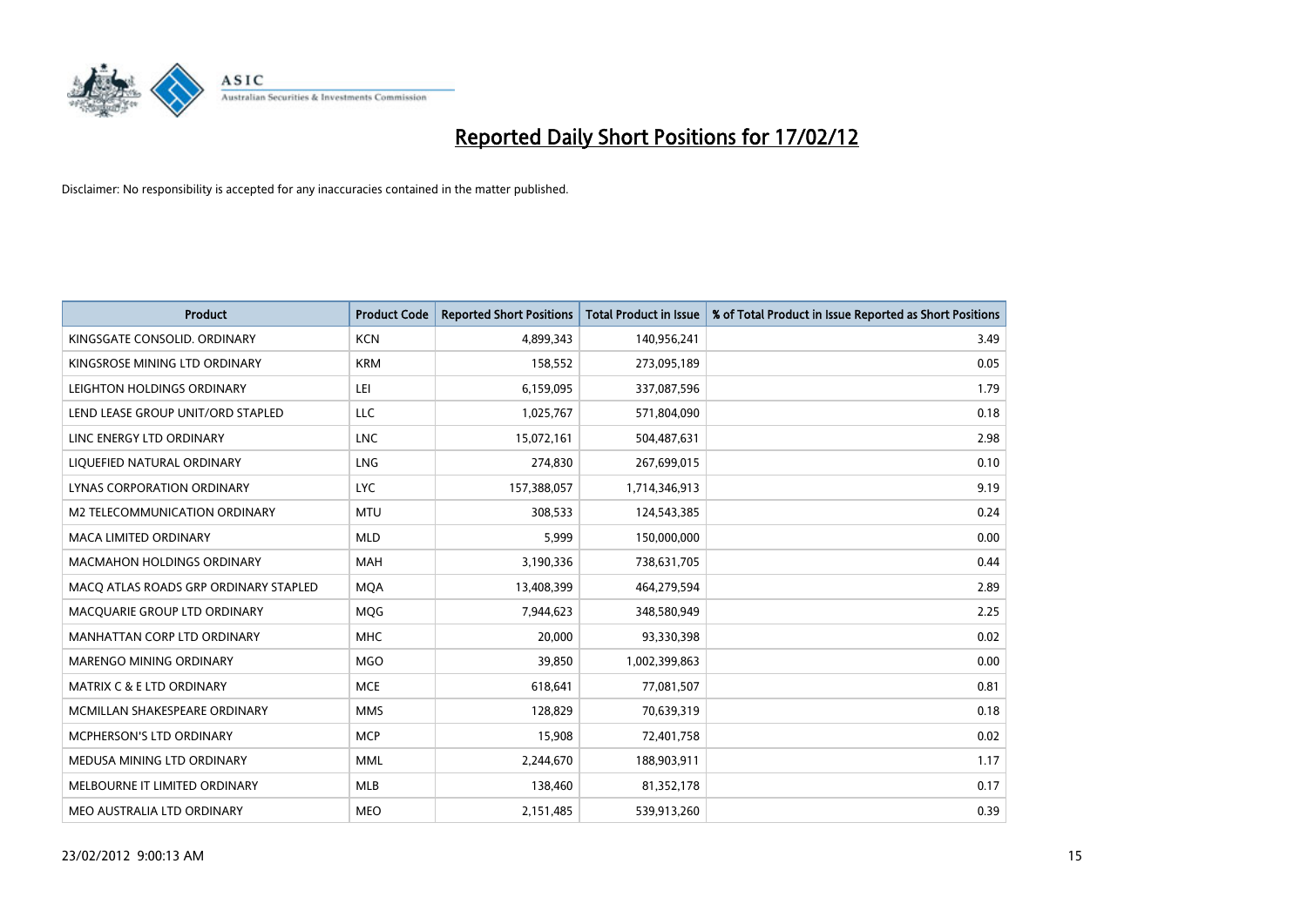

| <b>Product</b>                  | <b>Product Code</b> | <b>Reported Short Positions</b> | <b>Total Product in Issue</b> | % of Total Product in Issue Reported as Short Positions |
|---------------------------------|---------------------|---------------------------------|-------------------------------|---------------------------------------------------------|
| <b>MERMAID MARINE ORDINARY</b>  | <b>MRM</b>          | 438,097                         | 217,833,136                   | 0.20                                                    |
| MESOBLAST LIMITED ORDINARY      | <b>MSB</b>          | 7,400,538                       | 284,478,361                   | 2.65                                                    |
| METALS X LIMITED ORDINARY       | <b>MLX</b>          | 765,340                         | 1,322,554,004                 | 0.07                                                    |
| METCASH LIMITED ORDINARY        | <b>MTS</b>          | 29,845,823                      | 771,345,864                   | 3.83                                                    |
| METGASCO LIMITED ORDINARY       | <b>MEL</b>          | 353,715                         | 338,592,672                   | 0.10                                                    |
| METMINCO LIMITED ORDINARY       | <b>MNC</b>          | 2,391,322                       | 1,749,541,573                 | 0.13                                                    |
| MHM METALS LIMITED ORDINARY     | <b>MHM</b>          | 38,083                          | 104,034,996                   | 0.04                                                    |
| MICLYN EXP OFFSHR ORDINARY      | <b>MIO</b>          | 4,523                           | 278,515,705                   | 0.00                                                    |
| MINCOR RESOURCES NL ORDINARY    | <b>MCR</b>          | 1,384,712                       | 195,818,871                   | 0.69                                                    |
| MINERAL DEPOSITS ORDINARY       | <b>MDL</b>          | 168,234                         | 83,538,786                    | 0.19                                                    |
| MINERAL RESOURCES, ORDINARY     | <b>MIN</b>          | 644,716                         | 184,698,489                   | 0.35                                                    |
| MIRABELA NICKEL LTD ORDINARY    | <b>MBN</b>          | 9,806,012                       | 492,516,163                   | 2.00                                                    |
| MIRVAC GROUP STAPLED SECURITIES | <b>MGR</b>          | 3,780,512                       | 3,416,996,915                 | 0.11                                                    |
| MOLOPO ENERGY LTD ORDINARY      | <b>MPO</b>          | 1,216,886                       | 245,579,810                   | 0.48                                                    |
| MOLY MINES LIMITED ORDINARY     | <b>MOL</b>          | 119,719                         | 384,893,989                   | 0.03                                                    |
| MONADELPHOUS GROUP ORDINARY     | <b>MND</b>          | 1,339,672                       | 88,674,327                    | 1.50                                                    |
| MORTGAGE CHOICE LTD ORDINARY    | <b>MOC</b>          | 2,273,009                       | 119,948,255                   | 1.90                                                    |
| MOUNT GIBSON IRON ORDINARY      | <b>MGX</b>          | 5,032,481                       | 1,082,570,693                 | 0.46                                                    |
| MOUNT MAGNET SOUTH ORDINARY     | <b>MUM</b>          | 1,069,355                       | 353,009,160                   | 0.30                                                    |
| MSF SUGAR LIMITED ORDINARY      | <b>MSF</b>          | 9,722                           | 69,248,422                    | 0.01                                                    |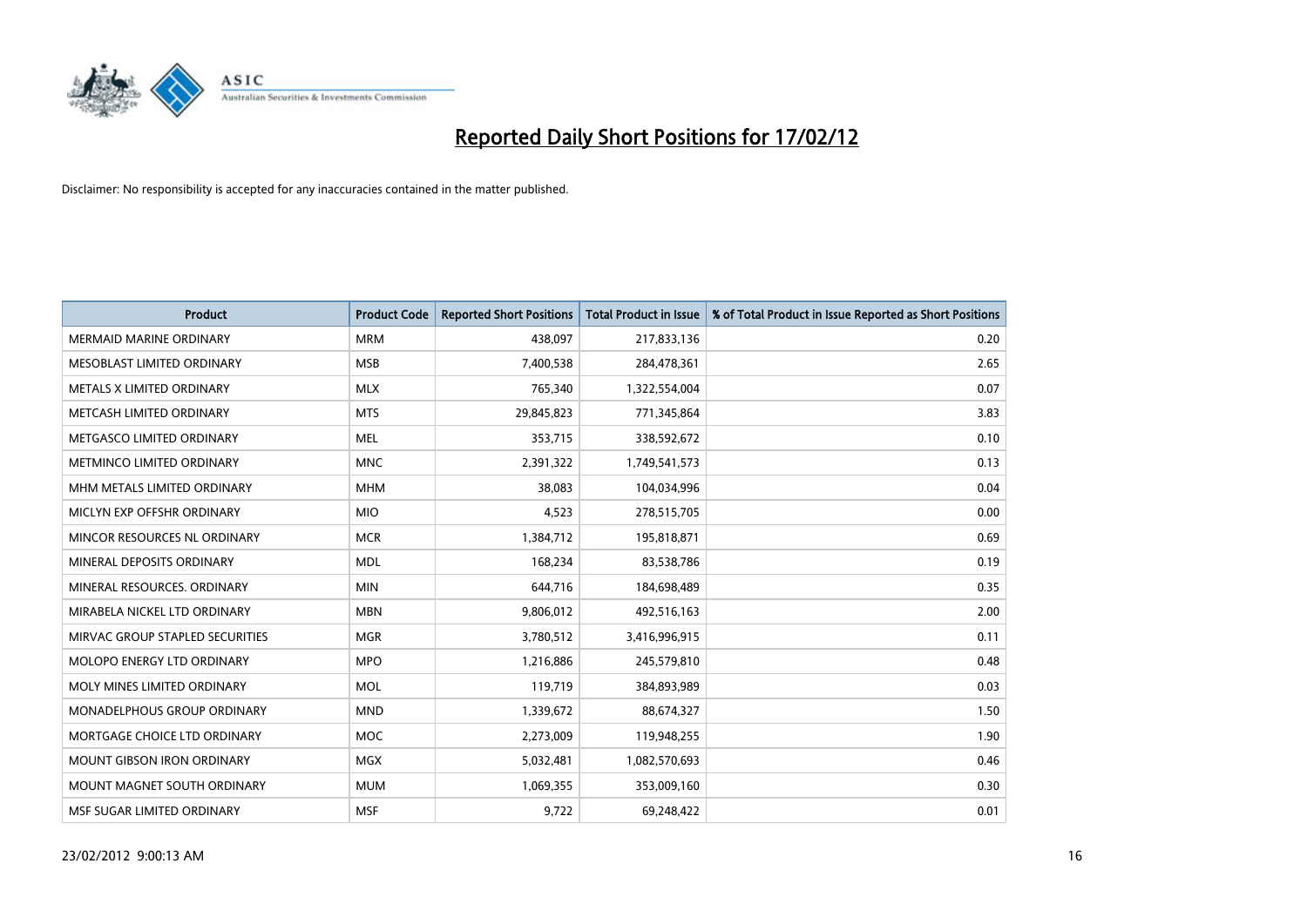

| <b>Product</b>                  | <b>Product Code</b> | <b>Reported Short Positions</b> | <b>Total Product in Issue</b> | % of Total Product in Issue Reported as Short Positions |
|---------------------------------|---------------------|---------------------------------|-------------------------------|---------------------------------------------------------|
| MULTIPLEX SITES SITES           | <b>MXUPA</b>        | 22                              | 4,500,000                     | 0.00                                                    |
| MURCHISON METALS LTD ORDINARY   | <b>MMX</b>          | 5,940,507                       | 444,447,777                   | 1.33                                                    |
| MYER HOLDINGS LTD ORDINARY      | <b>MYR</b>          | 61,615,833                      | 583,384,551                   | 10.54                                                   |
| <b>MYSTATE LIMITED ORDINARY</b> | <b>MYS</b>          | 1,412                           | 86,963,862                    | 0.00                                                    |
| NATIONAL AUST, BANK ORDINARY    | <b>NAB</b>          | 11,247,726                      | 2,238,777,689                 | 0.48                                                    |
| NATURAL FUEL LIMITED ORDINARY   | <b>NFL</b>          | $\mathbf{1}$                    | 1,121,912                     | 0.00                                                    |
| NAVIGATOR RESOURCES ORDINARY    | <b>NAV</b>          | 500                             | 2,222,216,576                 | 0.00                                                    |
| NAVITAS LIMITED ORDINARY        | <b>NVT</b>          | 6,695,699                       | 375,318,628                   | 1.74                                                    |
| NEPTUNE MARINE ORDINARY         | <b>NMS</b>          | 182,253                         | 1,748,545,632                 | 0.01                                                    |
| NEW HOPE CORPORATION ORDINARY   | <b>NHC</b>          | 10,522                          | 830,411,534                   | 0.00                                                    |
| NEWCREST MINING ORDINARY        | <b>NCM</b>          | 1,269,313                       | 764,960,000                   | 0.13                                                    |
| NEWS CORP A NON-VOTING CDI      | <b>NWSLV</b>        | 1,265,538                       | 1,677,200,588                 | 0.07                                                    |
| NEWS CORP B VOTING CDI          | <b>NWS</b>          | 2,621,210                       | 798,520,953                   | 0.32                                                    |
| NEXBIS LIMITED ORDINARY         | <b>NBS</b>          | 63,733                          | 798,356,704                   | 0.01                                                    |
| NEXTDC LIMITED ORDINARY         | <b>NXT</b>          | 7,089                           | 123,533,558                   | 0.01                                                    |
| NEXUS ENERGY LIMITED ORDINARY   | <b>NXS</b>          | 4,565,278                       | 1,326,821,159                 | 0.33                                                    |
| NIB HOLDINGS LIMITED ORDINARY   | <b>NHF</b>          | 122,005                         | 466,502,955                   | 0.02                                                    |
| NIDO PETROLEUM ORDINARY         | <b>NDO</b>          | 105,293                         | 1,389,163,151                 | 0.01                                                    |
| NOBLE MINERAL RES ORDINARY      | <b>NMG</b>          | 1,286,716                       | 529,620,653                   | 0.24                                                    |
| NORTHERN IRON LTD ORDINARY      | <b>NFE</b>          | 1,260,354                       | 369,980,113                   | 0.33                                                    |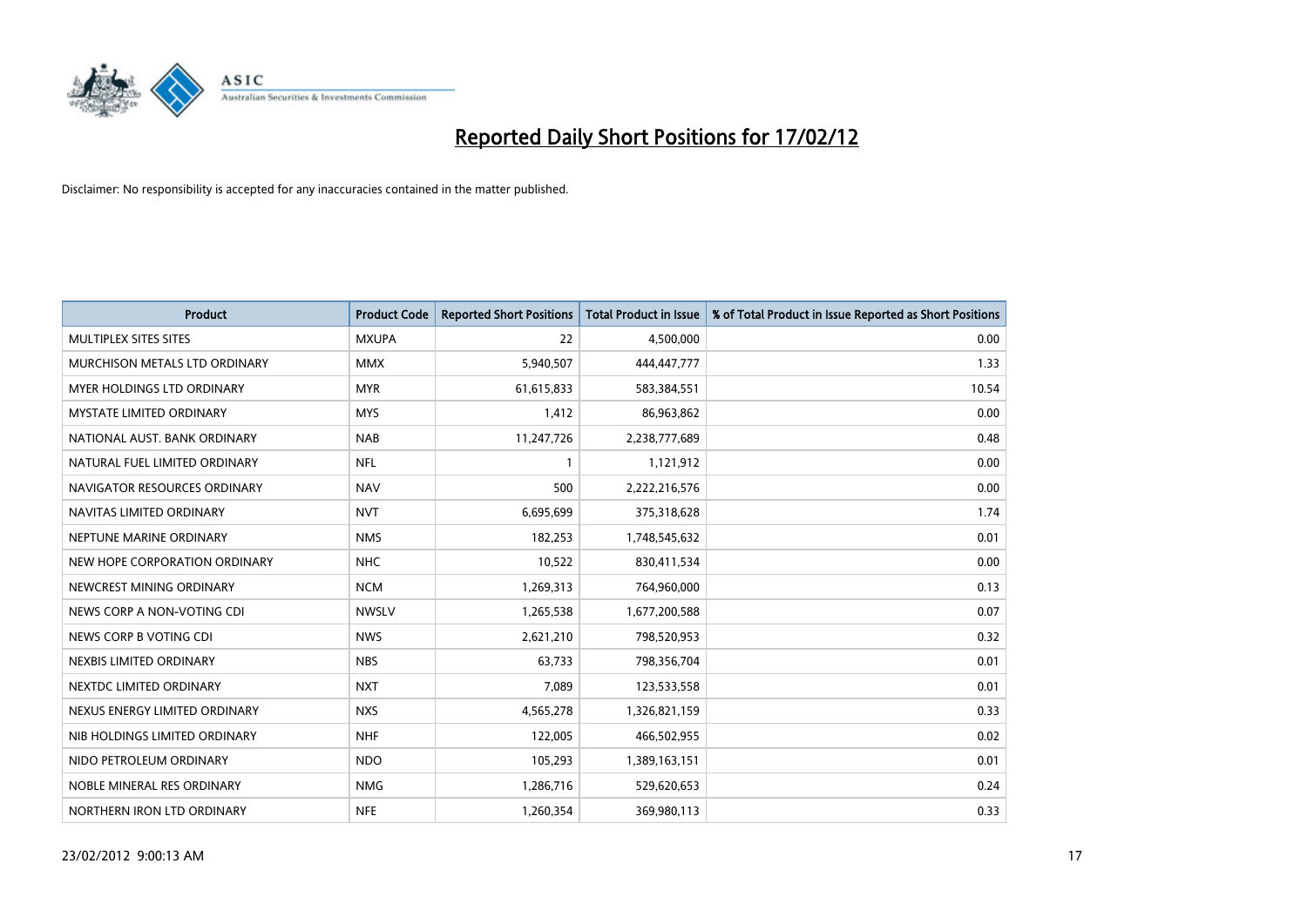

| <b>Product</b>                        | <b>Product Code</b> | <b>Reported Short Positions</b> | <b>Total Product in Issue</b> | % of Total Product in Issue Reported as Short Positions |
|---------------------------------------|---------------------|---------------------------------|-------------------------------|---------------------------------------------------------|
| NORTHERN STAR ORDINARY                | <b>NST</b>          | 48,613                          | 352,170,706                   | 0.01                                                    |
| NRW HOLDINGS LIMITED ORDINARY         | <b>NWH</b>          | 64,505                          | 278,888,011                   | 0.02                                                    |
| NUFARM LIMITED ORDINARY               | <b>NUF</b>          | 3,971,021                       | 262,018,057                   | 1.54                                                    |
| OAKTON LIMITED ORDINARY               | <b>OKN</b>          | 857,233                         | 93,800,235                    | 0.92                                                    |
| OCEANAGOLD CORP. CHESS DEPOSITARY INT | <b>OGC</b>          | 891,388                         | 262,741,602                   | 0.33                                                    |
| OCEANIA CAPITAL LTD ORDINARY          | <b>OCP</b>          | 2,500                           | 25,677,757                    | 0.01                                                    |
| OIL SEARCH LTD ORDINARY               | OSH                 | 6,815,299                       | 1,325,155,171                 | 0.49                                                    |
| OM HOLDINGS LIMITED ORDINARY          | OMH                 | 5,880,182                       | 504,105,150                   | 1.17                                                    |
| ONESTEEL LIMITED ORDINARY             | OST                 | 78,446,964                      | 1,342,393,583                 | 5.84                                                    |
| ORICA LIMITED ORDINARY                | ORI                 | 3,997,005                       | 365,007,037                   | 1.11                                                    |
| ORIGIN ENERGY ORDINARY                | <b>ORG</b>          | 2,882,946                       | 1,086,170,422                 | 0.25                                                    |
| OROCOBRE LIMITED ORDINARY             | <b>ORE</b>          | 82,073                          | 103,195,029                   | 0.08                                                    |
| OROTONGROUP LIMITED ORDINARY          | ORL                 | 85,935                          | 40,880,902                    | 0.21                                                    |
| OTTO ENERGY LIMITED ORDINARY          | <b>OEL</b>          | 109,204                         | 1,138,290,071                 | 0.01                                                    |
| OZ MINERALS ORDINARY                  | OZL                 | 8,110,431                       | 314,821,850                   | 2.56                                                    |
| PACIFIC BRANDS ORDINARY               | <b>PBG</b>          | 6,823,100                       | 912,915,695                   | 0.74                                                    |
| PALADIN ENERGY LTD ORDINARY           | PDN                 | 27,242,852                      | 835,486,044                   | 3.26                                                    |
| PANAUST LIMITED ORDINARY              | <b>PNA</b>          | 11,101,562                      | 596,859,292                   | 1.86                                                    |
| PANORAMIC RESOURCES ORDINARY          | PAN                 | 1,271,102                       | 207,050,710                   | 0.62                                                    |
| PAPERLINX LIMITED ORDINARY            | <b>PPX</b>          | 11,351,008                      | 609,280,761                   | 1.86                                                    |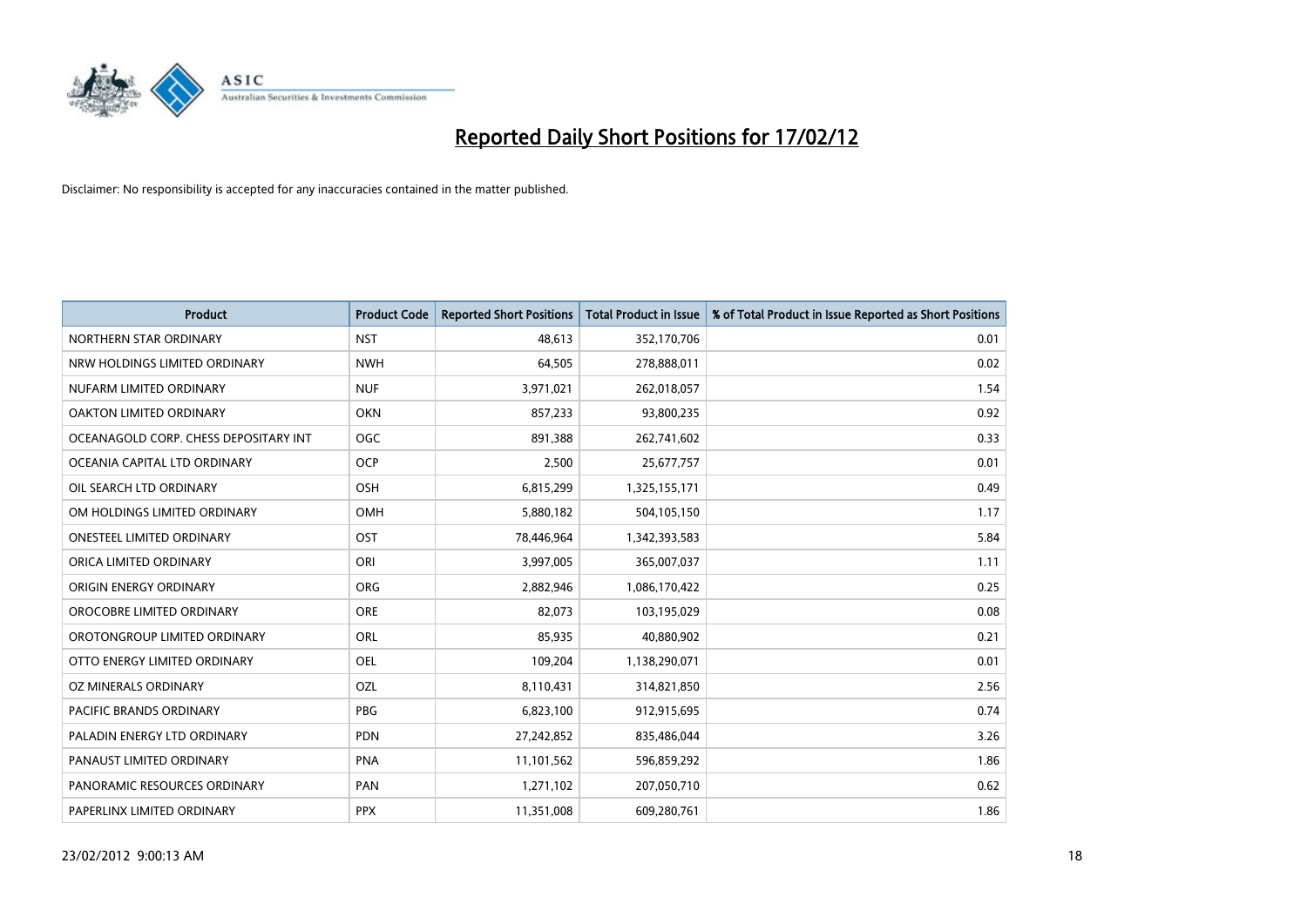

| <b>Product</b>                | <b>Product Code</b> | <b>Reported Short Positions</b> | <b>Total Product in Issue</b> | % of Total Product in Issue Reported as Short Positions |
|-------------------------------|---------------------|---------------------------------|-------------------------------|---------------------------------------------------------|
| PAPILLON RES LTD ORDINARY     | PIR                 | 45,500                          | 236,770,032                   | 0.02                                                    |
| PATTIES FOODS LTD ORDINARY    | PFL                 |                                 | 138,989,223                   | 0.00                                                    |
| PEET LIMITED ORDINARY         | <b>PPC</b>          | 63,320                          | 320,170,604                   | 0.02                                                    |
| PENINSULA ENERGY LTD ORDINARY | <b>PEN</b>          | 7,012,974                       | 2,136,325,262                 | 0.33                                                    |
| PERILYA LIMITED ORDINARY      | PEM                 | 106,767                         | 769,316,426                   | 0.01                                                    |
| PERPETUAL LIMITED ORDINARY    | PPT                 | 2,165,371                       | 41,980,678                    | 5.17                                                    |
| PERSEUS MINING LTD ORDINARY   | <b>PRU</b>          | 3,953,813                       | 457,502,088                   | 0.84                                                    |
| PETSEC ENERGY ORDINARY        | <b>PSA</b>          | 223,332                         | 235,283,622                   | 0.09                                                    |
| PHARMAXIS LTD ORDINARY        | <b>PXS</b>          | 2,187,800                       | 305,890,989                   | 0.72                                                    |
| PHOTON GROUP LTD ORDINARY     | PGA                 | 250,510                         | 1,540,886,866                 | 0.02                                                    |
| PLATINUM ASSET ORDINARY       | <b>PTM</b>          | 5,794,253                       | 561,347,878                   | 1.01                                                    |
| PLATINUM AUSTRALIA ORDINARY   | <b>PLA</b>          | 1,360,930                       | 498,718,043                   | 0.27                                                    |
| PLATINUM CAPITAL LTD ORDINARY | <b>PMC</b>          | $\mathbf{1}$                    | 165,756,878                   | 0.00                                                    |
| PMI GOLD CORP CDI 1:1         | <b>PVM</b>          | 40,500                          | 56,771,872                    | 0.07                                                    |
| PMP LIMITED ORDINARY          | <b>PMP</b>          | 29,265                          | 326,543,596                   | 0.01                                                    |
| PORT BOUVARD LIMITED ORDINARY | PBD                 | 6,754                           | 593,868,295                   | 0.00                                                    |
| PREMIER INVESTMENTS ORDINARY  | <b>PMV</b>          | 587,705                         | 155,062,831                   | 0.36                                                    |
| PRIMA BIOMED LTD ORDINARY     | <b>PRR</b>          | 5,340,967                       | 1,064,563,388                 | 0.50                                                    |
| PRIMARY HEALTH CARE ORDINARY  | <b>PRY</b>          | 9,116,090                       | 500,336,679                   | 1.80                                                    |
| PRIME MEDIA GRP LTD ORDINARY  | <b>PRT</b>          | 2                               | 366,330,303                   | 0.00                                                    |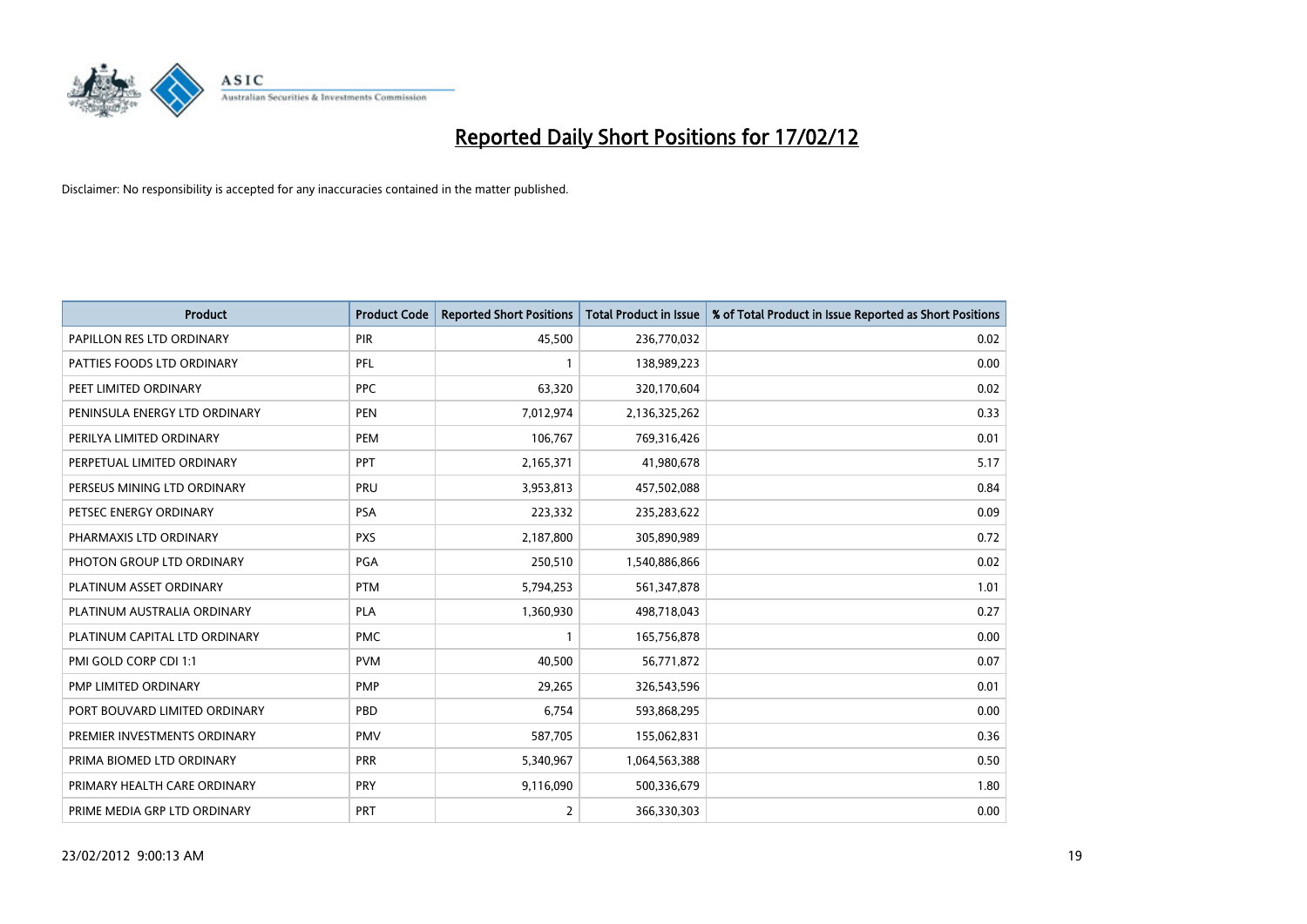

| <b>Product</b>                      | <b>Product Code</b> | <b>Reported Short Positions</b> | <b>Total Product in Issue</b> | % of Total Product in Issue Reported as Short Positions |
|-------------------------------------|---------------------|---------------------------------|-------------------------------|---------------------------------------------------------|
| PRIMEAG AUSTRALIA ORDINARY          | PAG                 | 18,797                          | 266,394,444                   | 0.01                                                    |
| PROGEN PHARMACEUTIC ORDINARY        | <b>PGL</b>          | 151,596                         | 24,709,097                    | 0.61                                                    |
| PROGRAMMED ORDINARY                 | <b>PRG</b>          | 529,955                         | 118,173,778                   | 0.43                                                    |
| PSIVIDA CORP CDI 1:1                | <b>PVA</b>          | 6,878                           | 8,961,741                     | 0.08                                                    |
| <b>QANTAS AIRWAYS ORDINARY</b>      | QAN                 | 38,291,345                      | 2,265,123,620                 | 1.69                                                    |
| OBE INSURANCE GROUP ORDINARY        | <b>OBE</b>          | 18,095,360                      | 1,115,545,692                 | 1.59                                                    |
| OR NATIONAL LIMITED ORDINARY        | <b>ORN</b>          | 17,607,986                      | 2,440,000,000                 | 0.72                                                    |
| ORXPHARMA LTD ORDINARY              | <b>QRX</b>          | 617,765                         | 144,431,648                   | 0.42                                                    |
| <b>QUBE LOGISTICS HLDG ORDINARY</b> | <b>QUB</b>          | 4,455,875                       | 889,404,644                   | 0.49                                                    |
| RAMELIUS RESOURCES ORDINARY         | <b>RMS</b>          | 609,241                         | 335,775,519                   | 0.19                                                    |
| RAMSAY HEALTH CARE ORDINARY         | <b>RHC</b>          | 1,570,118                       | 202,081,252                   | 0.76                                                    |
| <b>RCR TOMLINSON ORDINARY</b>       | <b>RCR</b>          | 82,388                          | 133,525,516                   | 0.06                                                    |
| <b>REA GROUP ORDINARY</b>           | <b>REA</b>          | 342,979                         | 131,714,699                   | 0.25                                                    |
| <b>RECKON LIMITED ORDINARY</b>      | <b>RKN</b>          | 852,312                         | 132,839,672                   | 0.65                                                    |
| <b>RED 5 LIMITED ORDINARY</b>       | <b>RED</b>          | 66,987                          | 128,412,536                   | 0.06                                                    |
| <b>RED FORK ENERGY ORDINARY</b>     | <b>RFE</b>          | 81,935                          | 310,229,853                   | 0.02                                                    |
| REDBANK ENERGY LTD ORDINARY         | AEJ                 | 19                              | 786,287                       | 0.00                                                    |
| <b>REED RESOURCES LTD ORDINARY</b>  | <b>RDR</b>          | 268,204                         | 264,742,501                   | 0.10                                                    |
| <b>REGIS RESOURCES ORDINARY</b>     | <b>RRL</b>          | 1,903,405                       | 439,105,092                   | 0.41                                                    |
| RESMED INC CDI 10:1                 | <b>RMD</b>          | 7,800,898                       | 1,556,242,300                 | 0.49                                                    |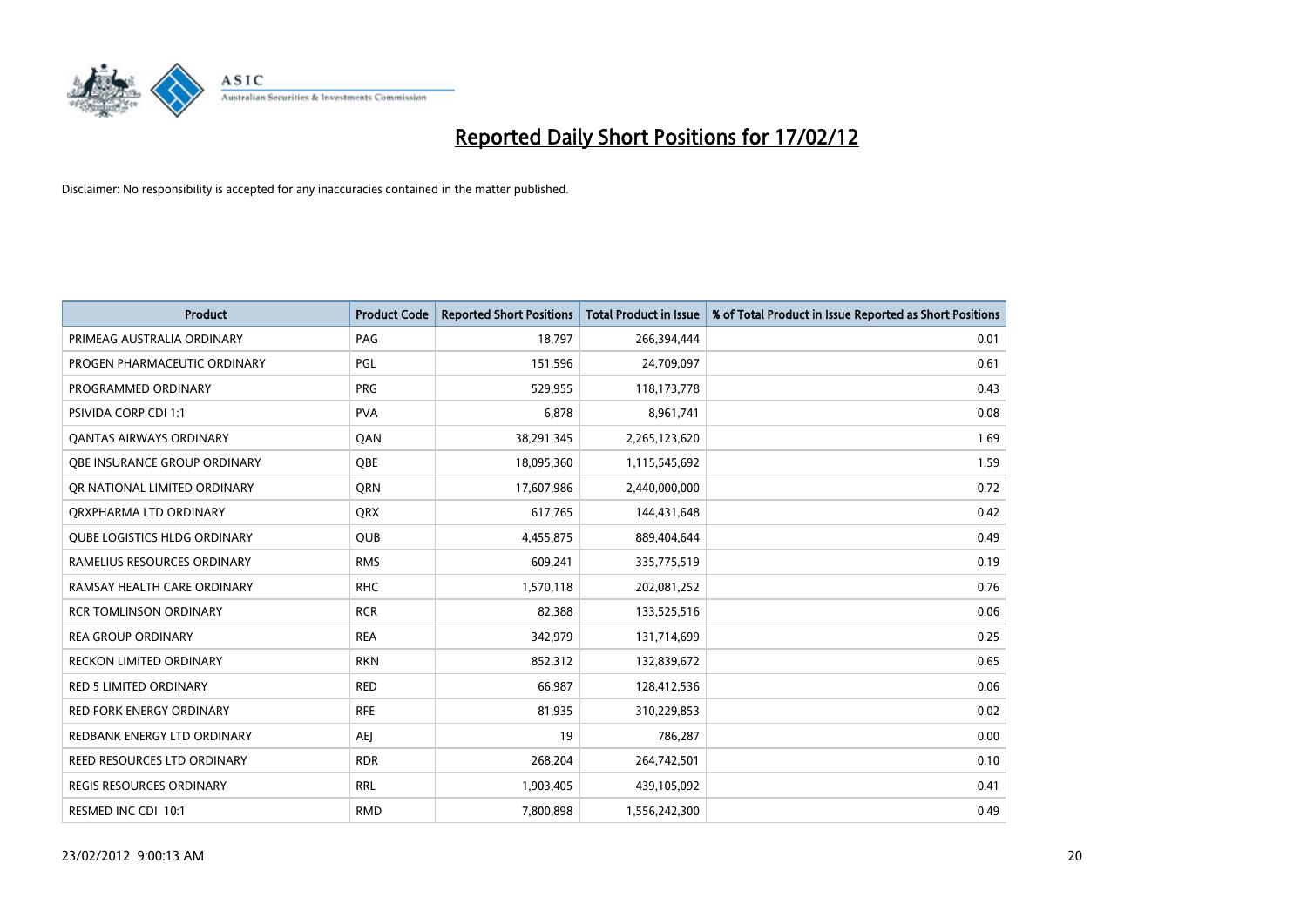

| <b>Product</b>                  | <b>Product Code</b> | <b>Reported Short Positions</b> | <b>Total Product in Issue</b> | % of Total Product in Issue Reported as Short Positions |
|---------------------------------|---------------------|---------------------------------|-------------------------------|---------------------------------------------------------|
| <b>RESOLUTE MINING ORDINARY</b> | <b>RSG</b>          | 1,678,600                       | 655,620,461                   | 0.25                                                    |
| RESOURCE AND INVEST. ORDINARY   | <b>RNI</b>          | 250,000                         | 124,984,308                   | 0.20                                                    |
| RESOURCE GENERATION ORDINARY    | <b>RES</b>          | 160,757                         | 262,895,652                   | 0.06                                                    |
| RETAIL FOOD GROUP ORDINARY      | <b>RFG</b>          | 40                              | 108,229,282                   | 0.00                                                    |
| REVERSE CORP LIMITED ORDINARY   | <b>REF</b>          | 26,041                          | 92,382,175                    | 0.03                                                    |
| REX MINERALS LIMITED ORDINARY   | <b>RXM</b>          | 915,210                         | 153,635,519                   | 0.59                                                    |
| RHG LIMITED ORDINARY            | <b>RHG</b>          | 31,776                          | 308,483,177                   | 0.01                                                    |
| <b>RIALTO ENERGY ORDINARY</b>   | <b>RIA</b>          | 22,360,161                      | 431,256,264                   | 5.18                                                    |
| RIO TINTO LIMITED ORDINARY      | <b>RIO</b>          | 20,326,442                      | 435,758,720                   | 4.64                                                    |
| RIVERCITY MOTORWAY STAPLED      | <b>RCY</b>          | 132,000                         | 957,010,115                   | 0.01                                                    |
| ROC OIL COMPANY ORDINARY        | <b>ROC</b>          | 457,933                         | 682,506,352                   | 0.07                                                    |
| ROYAL WOLF HOLDINGS ORDINARY    | <b>RWH</b>          | 60,000                          | 100,387,052                   | 0.06                                                    |
| SAI GLOBAL LIMITED ORDINARY     | SAI                 | 1,820,112                       | 202,302,389                   | 0.91                                                    |
| SALMAT LIMITED ORDINARY         | <b>SLM</b>          | 550,841                         | 159,802,174                   | 0.34                                                    |
| SAMSON OIL & GAS LTD ORDINARY   | SSN                 | 1,854,836                       | 1,751,362,420                 | 0.10                                                    |
| SANDFIRE RESOURCES ORDINARY     | <b>SFR</b>          | 1,710,214                       | 151,012,635                   | 1.12                                                    |
| <b>SANTOS LTD ORDINARY</b>      | <b>STO</b>          | 13,152,664                      | 942,270,040                   | 1.40                                                    |
| SARACEN MINERAL ORDINARY        | SAR                 | 464,225                         | 593,993,240                   | 0.09                                                    |
| SEDGMAN LIMITED ORDINARY        | <b>SDM</b>          | 235,109                         | 212,215,619                   | 0.11                                                    |
| SEEK LIMITED ORDINARY           | <b>SEK</b>          | 22,320,762                      | 337,101,307                   | 6.59                                                    |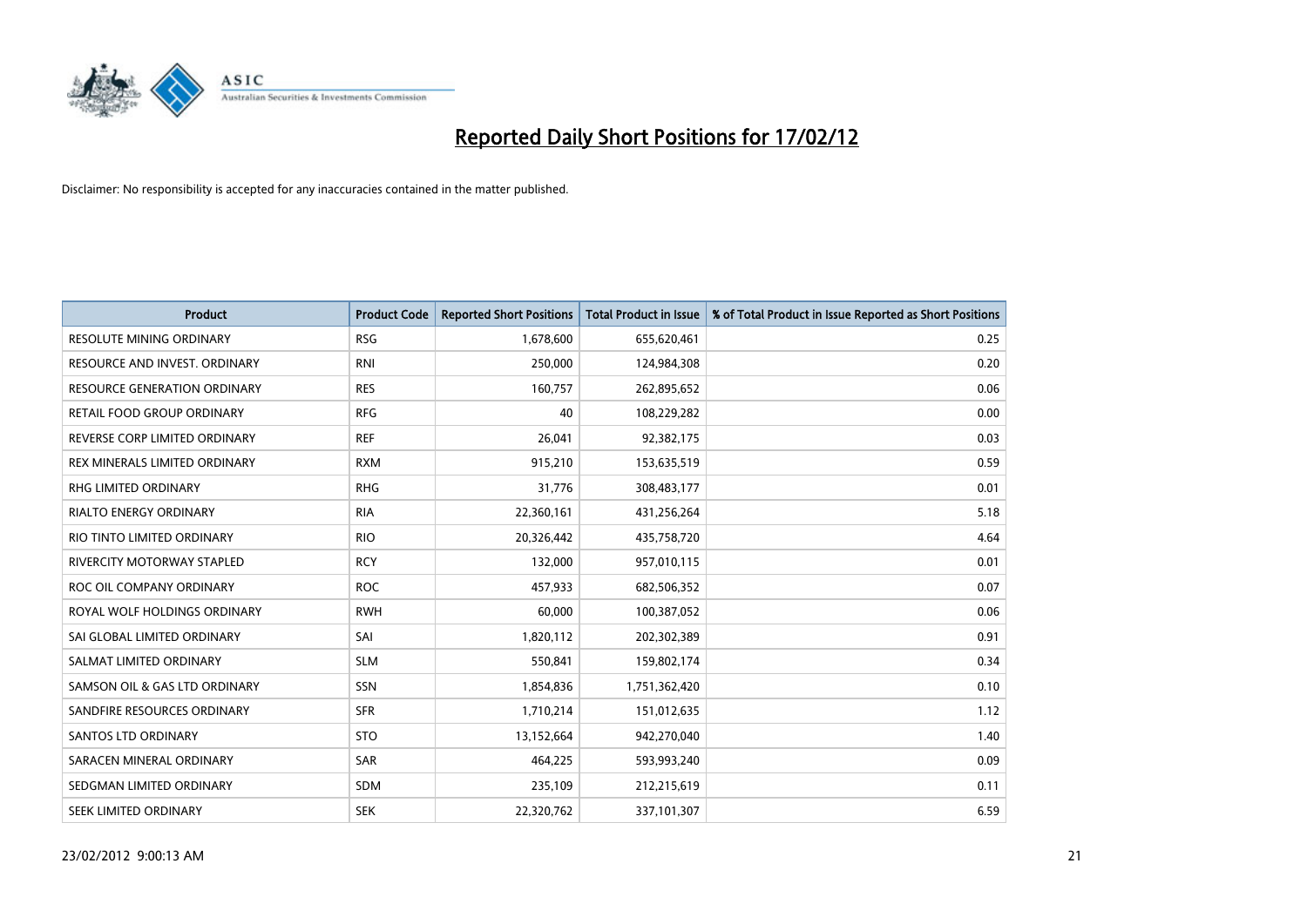

| <b>Product</b>                           | <b>Product Code</b> | <b>Reported Short Positions</b> | <b>Total Product in Issue</b> | % of Total Product in Issue Reported as Short Positions |
|------------------------------------------|---------------------|---------------------------------|-------------------------------|---------------------------------------------------------|
| SEGUE RESOURCES ORDINARY                 | <b>SEG</b>          | 90,000                          | 462,048,756                   | 0.02                                                    |
| SELECT HARVESTS ORDINARY                 | <b>SHV</b>          | 15,153                          | 56,392,664                    | 0.03                                                    |
| SENETAS CORPORATION ORDINARY             | <b>SEN</b>          | 756,999                         | 463,105,195                   | 0.16                                                    |
| SENEX ENERGY LIMITED ORDINARY            | SXY                 | 415,134                         | 923,397,416                   | 0.04                                                    |
| SERVCORP LIMITED ORDINARY                | SRV                 | 26,183                          | 98,440,807                    | 0.03                                                    |
| SERVICE STREAM ORDINARY                  | SSM                 | 344,663                         | 283,418,867                   | 0.12                                                    |
| SEVEN GROUP HOLDINGS ORDINARY            | <b>SVW</b>          | 835,098                         | 306,410,281                   | 0.27                                                    |
| SEVEN WEST MEDIA LTD ORDINARY            | SWM                 | 5,655,019                       | 645,719,542                   | 0.88                                                    |
| SIGMA PHARMACEUTICAL ORDINARY            | <b>SIP</b>          | 11,984,540                      | 1,178,626,572                 | 1.02                                                    |
| SILEX SYSTEMS ORDINARY                   | <b>SLX</b>          | 577,545                         | 170,133,997                   | 0.34                                                    |
| SILVER LAKE RESOURCE ORDINARY            | <b>SLR</b>          | 274,189                         | 220,264,064                   | 0.12                                                    |
| SIMS METAL MGMT LTD ORDINARY             | SGM                 | 5,598,834                       | 205,851,182                   | 2.71                                                    |
| SINGAPORE TELECOMM. CHESS DEPOSITARY INT | SGT                 | 8,157,594                       | 183,608,625                   | 4.43                                                    |
| SIRIUS RESOURCES NL ORDINARY             | <b>SIR</b>          | 82,500                          | 150,934,586                   | 0.05                                                    |
| SIRTEX MEDICAL ORDINARY                  | <b>SRX</b>          | 50                              | 55,768,136                    | 0.00                                                    |
| SKILLED GROUP LTD ORDINARY               | <b>SKE</b>          | 40,288                          | 233,487,276                   | 0.01                                                    |
| SKY CITY ENTERTAIN. ORDINARY             | <b>SKC</b>          | 677                             | 576,958,340                   | 0.00                                                    |
| <b>SKY NETWORK ORDINARY</b>              | <b>SKT</b>          | 364,000                         | 389,139,785                   | 0.09                                                    |
| SMS MANAGEMENT, ORDINARY                 | <b>SMX</b>          | 569,287                         | 68,290,180                    | 0.85                                                    |
| SONIC HEALTHCARE ORDINARY                | SHL                 | 7,635,294                       | 389,969,875                   | 1.95                                                    |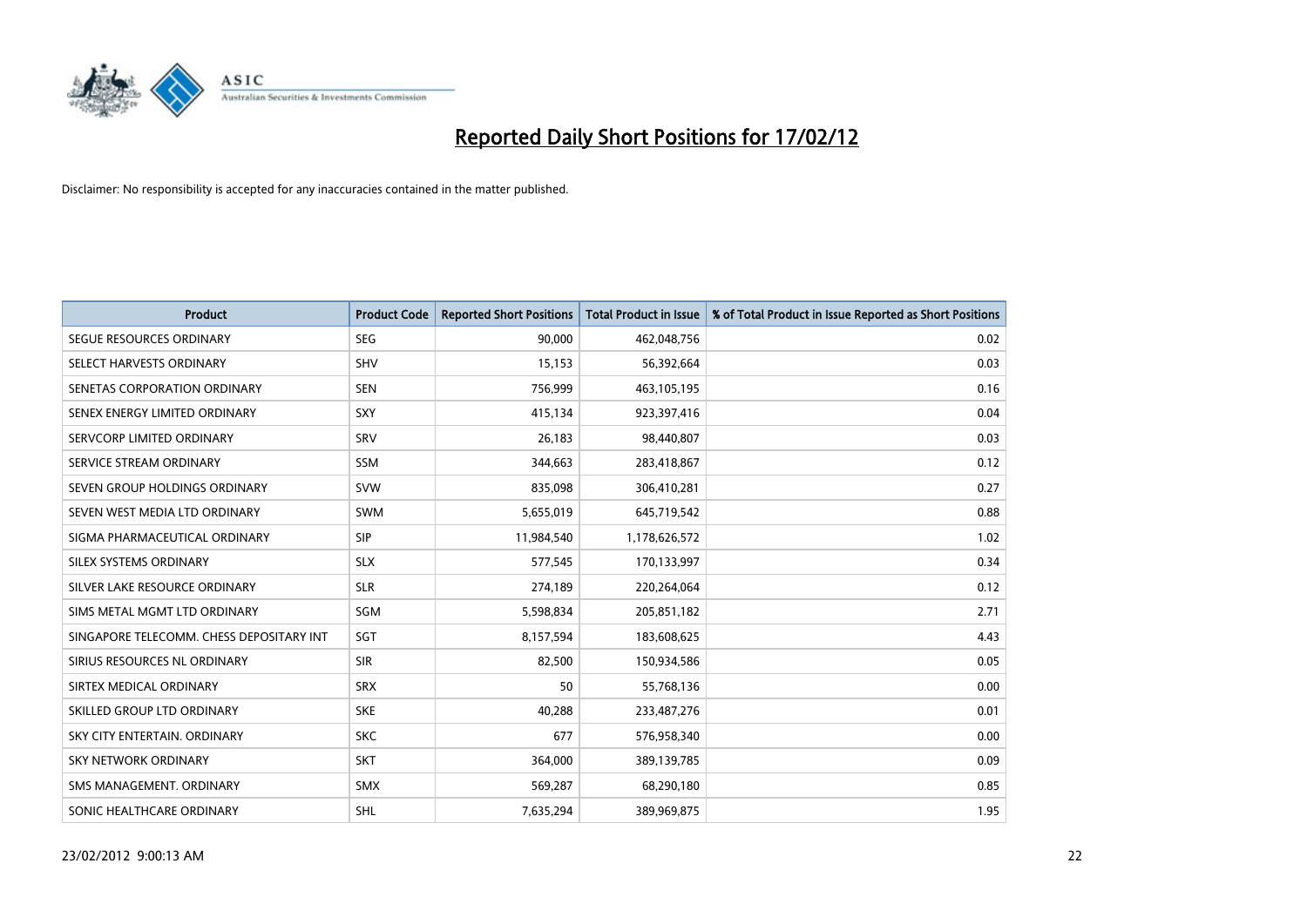

| <b>Product</b>                           | <b>Product Code</b> | <b>Reported Short Positions</b> | <b>Total Product in Issue</b> | % of Total Product in Issue Reported as Short Positions |
|------------------------------------------|---------------------|---------------------------------|-------------------------------|---------------------------------------------------------|
| SOUL PATTINSON (W.H) ORDINARY            | SOL                 | 2,606                           | 239,395,320                   | 0.00                                                    |
| SOUTH BOULDER MINES ORDINARY             | <b>STB</b>          | 130,450                         | 116,082,826                   | 0.11                                                    |
| SP AUSNET STAPLED SECURITIES             | SPN                 | 2,819,285                       | 2,896,219,682                 | 0.10                                                    |
| SPARK INFRASTRUCTURE STAPLED NOTE & UNIT | SKI                 | 19,245,851                      | 1,326,734,264                 | 1.43                                                    |
| SPDR 200 FUND ETF UNITS                  | <b>STW</b>          | 8                               | 51,538,531                    | 0.00                                                    |
| SPECIALTY FASHION ORDINARY               | <b>SFH</b>          | 1,595,019                       | 192,086,121                   | 0.83                                                    |
| SPOTLESS GROUP LTD ORDINARY              | <b>SPT</b>          | 284,003                         | 265,454,407                   | 0.11                                                    |
| ST BARBARA LIMITED ORDINARY              | <b>SBM</b>          | 3,341,940                       | 325,615,389                   | 1.03                                                    |
| STANMORE COAL LTD ORDINARY               | <b>SMR</b>          | 17,231                          | 159,973,418                   | 0.01                                                    |
| STARPHARMA HOLDINGS ORDINARY             | <b>SPL</b>          | 2,216,390                       | 280,732,451                   | 0.78                                                    |
| STH AMERICAN COR LTD ORDINARY            | SAY                 | 9,200                           | 257,785,604                   | 0.00                                                    |
| STHN CROSS MEDIA ORDINARY                | <b>SXL</b>          | 2,635,857                       | 705,766,444                   | 0.39                                                    |
| STOCKLAND UNITS/ORD STAPLED              | SGP                 | 24,655,036                      | 2,316,449,153                 | 1.03                                                    |
| STRAITS RES LTD. ORDINARY                | SRO                 | 772,046                         | 324,796,141                   | 0.24                                                    |
| STW COMMUNICATIONS ORDINARY              | SGN                 | 247,617                         | 362,798,351                   | 0.06                                                    |
| SUNCORP GROUP LTD ORDINARY               | <b>SUN</b>          | 9,706,500                       | 1,286,600,980                 | 0.74                                                    |
| SUNDANCE ENERGY ORDINARY                 | <b>SEA</b>          | 352,084                         | 277,098,474                   | 0.12                                                    |
| SUNDANCE RESOURCES ORDINARY              | <b>SDL</b>          | 6,935,861                       | 2,932,832,505                 | 0.23                                                    |
| SUNLAND GROUP LTD ORDINARY               | <b>SDG</b>          | 99,322                          | 201,578,526                   | 0.05                                                    |
| SUPER RET REP LTD ORDINARY               | SUL                 | 1,174,062                       | 194,754,593                   | 0.60                                                    |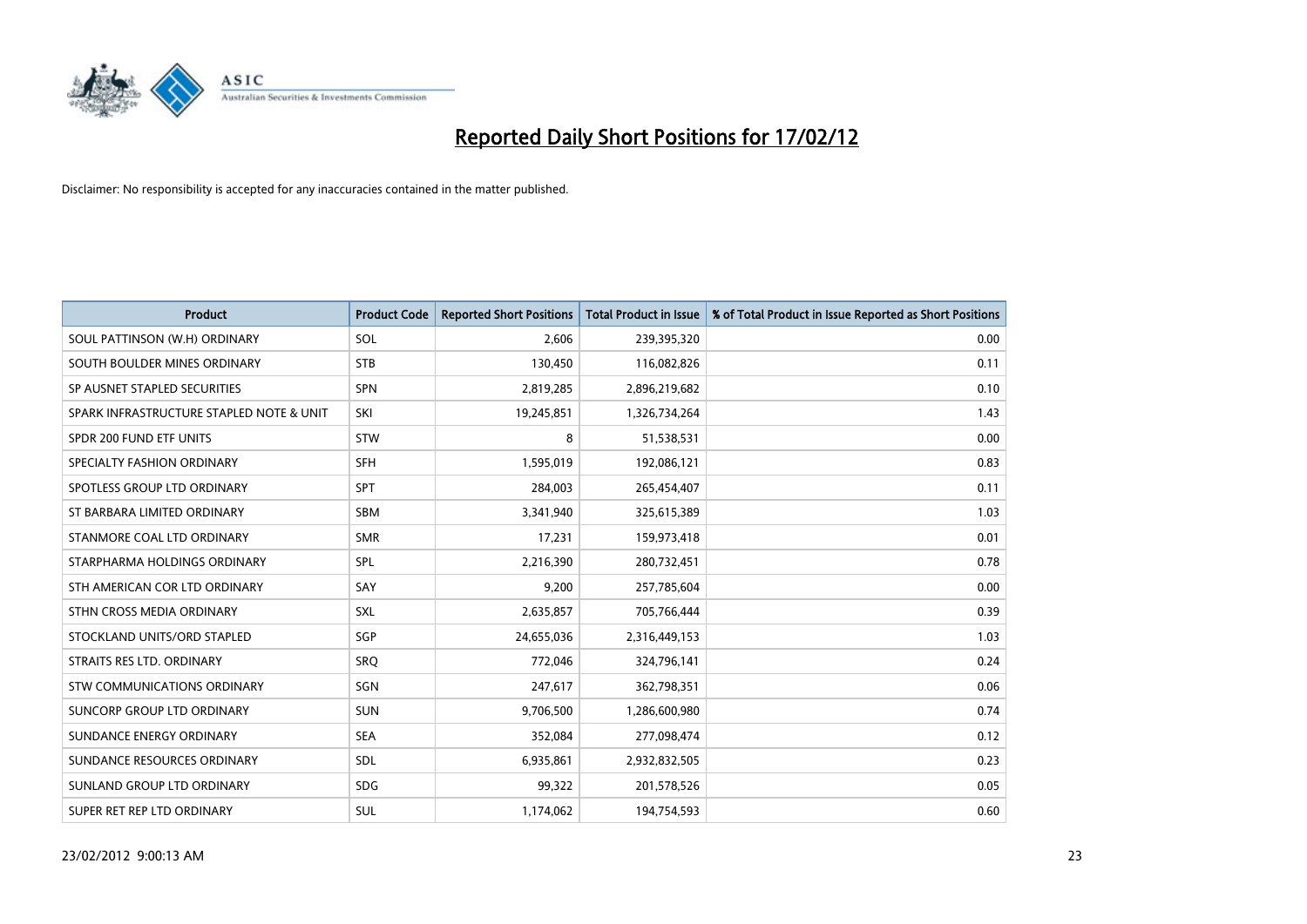

| <b>Product</b>                       | <b>Product Code</b> | <b>Reported Short Positions</b> | <b>Total Product in Issue</b> | % of Total Product in Issue Reported as Short Positions |
|--------------------------------------|---------------------|---------------------------------|-------------------------------|---------------------------------------------------------|
| <b>SWICK MINING ORDINARY</b>         | <b>SWK</b>          | 1,548                           | 237,024,970                   | 0.00                                                    |
| SYD AIRPORT STAPLED US PROHIBIT.     | <b>SYD</b>          | 5,917,540                       | 1,861,210,782                 | 0.32                                                    |
| SYMEX HOLDINGS ORDINARY              | <b>SYM</b>          | 6,633                           | 191,593,493                   | 0.00                                                    |
| TABCORP HOLDINGS LTD ORDINARY        | <b>TAH</b>          | 6,715,493                       | 712,805,880                   | 0.95                                                    |
| <b>TALENT2 INTERNATION ORDINARY</b>  | <b>TWO</b>          | 5,708                           | 147,403,701                   | 0.00                                                    |
| TANAMI GOLD NL ORDINARY              | <b>TAM</b>          | 300,000                         | 260,997,677                   | 0.11                                                    |
| <b>TANGIERS PETROLEUM ORDINARY</b>   | <b>TPT</b>          | 346,859                         | 98,345,761                    | 0.35                                                    |
| TAP OIL LIMITED ORDINARY             | <b>TAP</b>          | 2,708,885                       | 240,995,311                   | 1.12                                                    |
| TASSAL GROUP LIMITED ORDINARY        | <b>TGR</b>          | 123,879                         | 146,304,404                   | 0.08                                                    |
| <b>TATTS GROUP LTD ORDINARY</b>      | <b>TTS</b>          | 10,018,106                      | 1,340,758,701                 | 0.75                                                    |
| TELECOM CORPORATION ORDINARY         | <b>TEL</b>          | 5,932,134                       | 1,925,417,729                 | 0.30                                                    |
| <b>TELSTRA CORPORATION, ORDINARY</b> | <b>TLS</b>          | 73,289,097                      | 12,443,074,357                | 0.59                                                    |
| TEN NETWORK HOLDINGS ORDINARY        | <b>TEN</b>          | 53,219,596                      | 1,045,236,720                 | 5.12                                                    |
| TERANGA GOLD CORP CDI 1:1            | TGZ                 | 129,174                         | 156,036,331                   | 0.07                                                    |
| TFS CORPORATION LTD ORDINARY         | <b>TFC</b>          | 84,096                          | 279,621,829                   | 0.03                                                    |
| THAKRAL HOLDINGS GRP ORDINARY/UNIT   | <b>THG</b>          | $\overline{2}$                  | 585,365,014                   | 0.00                                                    |
| THE REJECT SHOP ORDINARY             | <b>TRS</b>          | 1,723,367                       | 26,071,170                    | 6.58                                                    |
| THOR MINING PLC CHESS DEPOSITARY 1:1 | <b>THR</b>          | 2,307                           | 222,489,120                   | 0.00                                                    |
| THORN GROUP LIMITED ORDINARY         | <b>TGA</b>          | 78,042                          | 146,374,703                   | 0.04                                                    |
| TIGER RESOURCES ORDINARY             | <b>TGS</b>          | 2,569,414                       | 671,610,549                   | 0.35                                                    |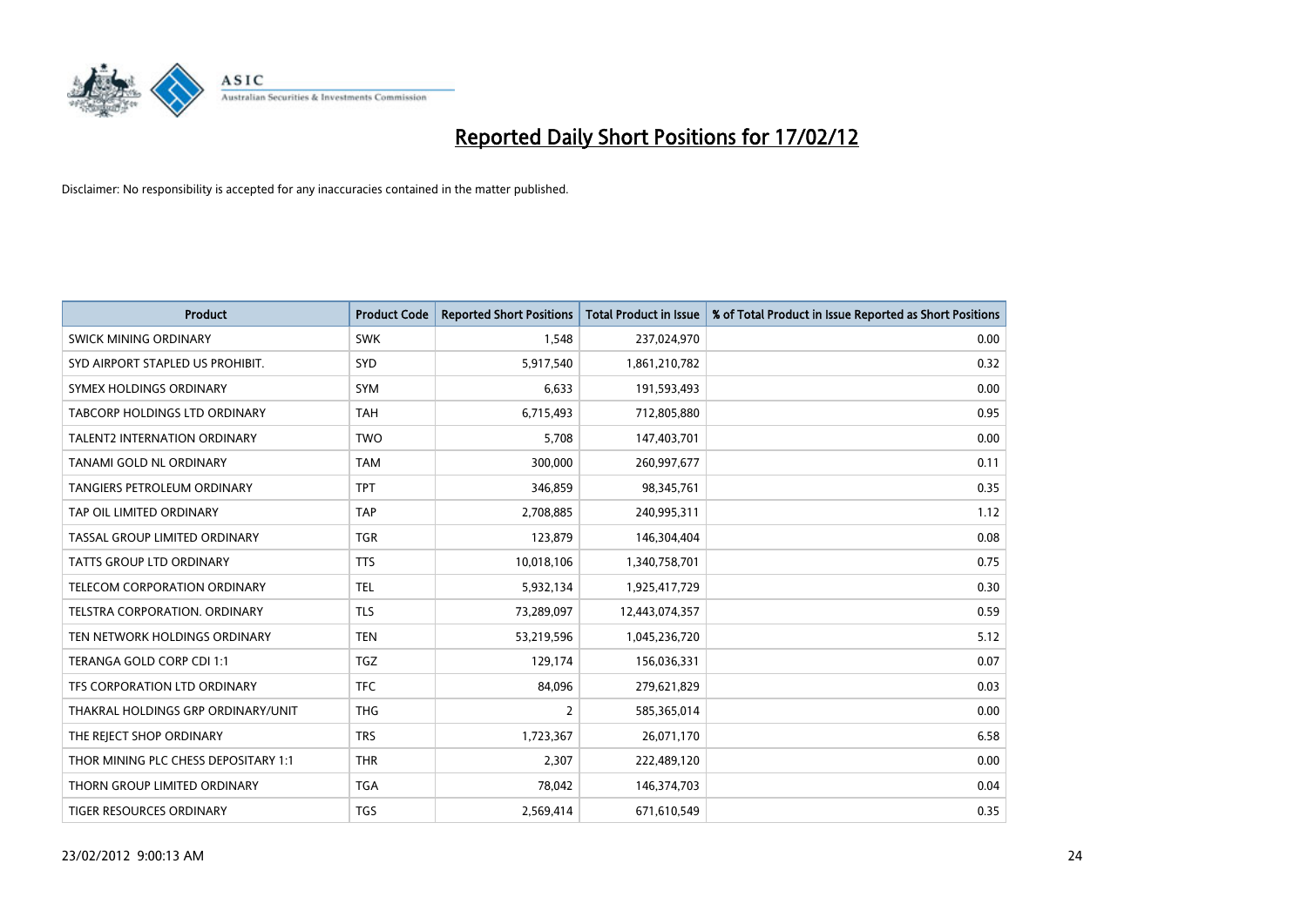

| <b>Product</b>                       | <b>Product Code</b> | <b>Reported Short Positions</b> | <b>Total Product in Issue</b> | % of Total Product in Issue Reported as Short Positions |
|--------------------------------------|---------------------|---------------------------------|-------------------------------|---------------------------------------------------------|
| <b>TISHMAN SPEYER UNITS</b>          | <b>TSO</b>          | 41,524                          | 338,440,904                   | 0.01                                                    |
| TNG LIMITED ORDINARY                 | <b>TNG</b>          | 4,321                           | 344,611,705                   | 0.00                                                    |
| TOLL HOLDINGS LTD ORDINARY           | <b>TOL</b>          | 24,942,323                      | 717,133,875                   | 3.45                                                    |
| TORO ENERGY LIMITED ORDINARY         | <b>TOE</b>          | 35,404                          | 975,436,676                   | 0.00                                                    |
| <b>TOWER LIMITED ORDINARY</b>        | <b>TWR</b>          | 689,519                         | 266,371,322                   | 0.26                                                    |
| <b>TOX FREE SOLUTIONS ORDINARY</b>   | <b>TOX</b>          | 75,637                          | 111,130,608                   | 0.06                                                    |
| TPG TELECOM LIMITED ORDINARY         | <b>TPM</b>          | 2,606,653                       | 793,808,141                   | 0.32                                                    |
| TRADE ME GROUP ORDINARY              | <b>TME</b>          | 1,855                           | 395,745,510                   | 0.00                                                    |
| <b>TRANSFIELD SERVICES ORDINARY</b>  | <b>TSE</b>          | 2,766,536                       | 544,587,035                   | 0.52                                                    |
| TRANSPACIFIC INDUST, ORDINARY        | <b>TPI</b>          | 4,348,026                       | 1,578,209,025                 | 0.27                                                    |
| TRANSURBAN GROUP TRIPLE STAPLED SEC. | TCL                 | 7,742,928                       | 1,458,321,112                 | 0.52                                                    |
| TREASURY WINE ESTATE ORDINARY        | <b>TWE</b>          | 19,325,013                      | 647,227,144                   | 2.99                                                    |
| TRINITY GROUP STAPLED SECURITIES     | <b>TCQ</b>          | 3,419                           | 193,235,631                   | 0.00                                                    |
| TROY RESOURCES LTD ORDINARY          | <b>TRY</b>          | 50,151                          | 88,879,149                    | 0.06                                                    |
| UGL LIMITED ORDINARY                 | UGL                 | 3,726,658                       | 166,315,038                   | 2.23                                                    |
| UNILIFE CORPORATION CDI 6:1          | <b>UNS</b>          | 211,168                         | 266,559,954                   | 0.07                                                    |
| <b>UXC LIMITED ORDINARY</b>          | <b>UXC</b>          | 1,180                           | 304,995,791                   | 0.00                                                    |
| <b>VDM GROUP LIMITED ORDINARY</b>    | <b>VMG</b>          | 11,116                          | 933,552,767                   | 0.00                                                    |
| <b>VENTNOR RES LTD ORDINARY</b>      | <b>VRX</b>          | 3,511                           | 51,241,530                    | 0.01                                                    |
| <b>VENTURE MINERALS ORDINARY</b>     | <b>VMS</b>          | 284,422                         | 231,168,592                   | 0.12                                                    |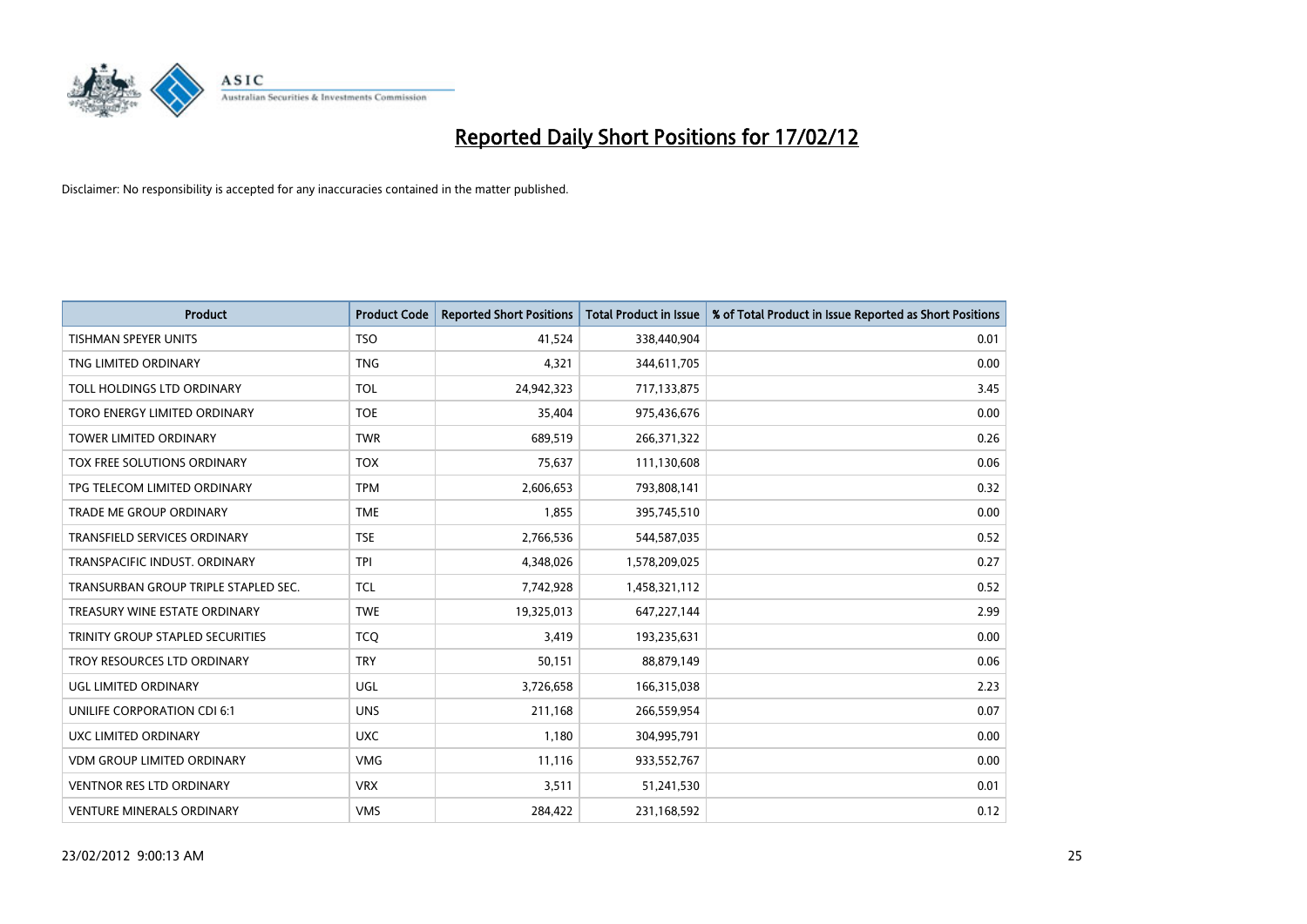

| <b>Product</b>                         | <b>Product Code</b> | <b>Reported Short Positions</b> | <b>Total Product in Issue</b> | % of Total Product in Issue Reported as Short Positions |
|----------------------------------------|---------------------|---------------------------------|-------------------------------|---------------------------------------------------------|
| <b>VIEW RESOURCES LTD ORDINARY</b>     | <b>VRE</b>          | 1,760                           | 881,953,670                   | 0.00                                                    |
| VIRGIN AUS HLDG LTD ORDINARY           | <b>VAH</b>          | 17,295,579                      | 2,210,197,600                 | 0.78                                                    |
| <b>VITA GROUP LTD ORDINARY</b>         | <b>VTG</b>          | 75,190                          | 142,499,800                   | 0.05                                                    |
| VITERRA INC CDI 1:1                    | <b>VTA</b>          | 3,828                           | 68,629,939                    | 0.01                                                    |
| <b>WATPAC LIMITED ORDINARY</b>         | <b>WTP</b>          | 16,517                          | 184,913,970                   | 0.00                                                    |
| <b>WDS LIMITED ORDINARY</b>            | <b>WDS</b>          | 730                             | 144,740,614                   | 0.00                                                    |
| WEBIET LIMITED ORDINARY                | <b>WEB</b>          | 78,783                          | 72,672,806                    | 0.11                                                    |
| <b>WESFARMERS LIMITED ORDINARY</b>     | <b>WES</b>          | 27,735,911                      | 1,006,470,808                 | 2.76                                                    |
| WESFARMERS LIMITED PARTIALLY PROTECTED | <b>WESN</b>         | 69,715                          | 150,601,354                   | 0.05                                                    |
| <b>WESTERN AREAS NL ORDINARY</b>       | <b>WSA</b>          | 7,422,263                       | 179,735,899                   | 4.12                                                    |
| WESTERN DESERT RES. ORDINARY           | <b>WDR</b>          | 948                             | 208,594,203                   | 0.00                                                    |
| WESTFIELD GROUP ORD/UNIT STAPLED SEC   | <b>WDC</b>          | 16,287,765                      | 2,308,988,539                 | 0.68                                                    |
| WESTFIELD RETAIL TST UNIT STAPLED      | <b>WRT</b>          | 33,534,050                      | 3,054,166,195                 | 1.08                                                    |
| <b>WESTPAC BANKING CORP ORDINARY</b>   | <b>WBC</b>          | 49,555,513                      | 3,054,112,247                 | 1.58                                                    |
| WHITE ENERGY COMPANY ORDINARY          | <b>WEC</b>          | 3,242,686                       | 316,104,241                   | 1.02                                                    |
| <b>WHITEHAVEN COAL ORDINARY</b>        | <b>WHC</b>          | 7,456,407                       | 496,245,083                   | 1.51                                                    |
| WHK GROUP LIMITED ORDINARY             | <b>WHG</b>          | 34,754                          | 265,200,652                   | 0.01                                                    |
| <b>WILDHORSE ENERGY ORDINARY</b>       | <b>WHE</b>          | 26,413                          | 250,928,627                   | 0.01                                                    |
| WINDIMURRA VANADIUM ORDINARY           | <b>WVL</b>          | 163,685                         | 154,278,674                   | 0.11                                                    |
| WOODSIDE PETROLEUM ORDINARY            | <b>WPL</b>          | 2,968,613                       | 805,671,604                   | 0.34                                                    |